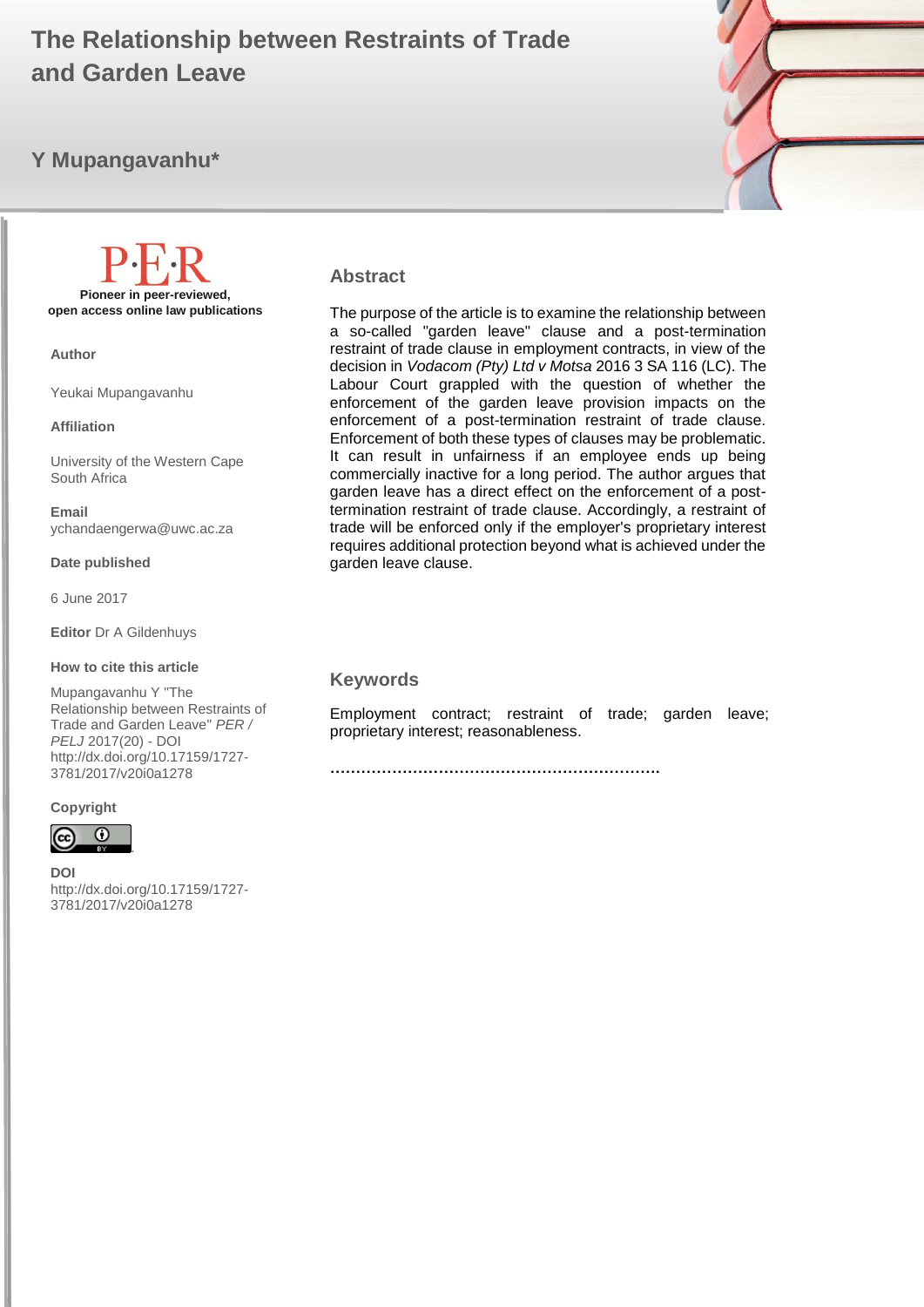# **1 Introduction**

A restraint of trade is a contractual term or agreement in terms of which a person is restricted in his or her freedom to carry on a trade, profession, business or perform other economic activity.<sup>1</sup> Restraints of trade clauses are often included in employment contracts and other commercial contracts.<sup>2</sup> A garden leave clause is a contractual term which requires the employee whose employment has been terminated by him or her giving notice to serve out the duration of the notice period from home.<sup>3</sup> The purpose of garden leave is to "quarantine" the employee from further contact with clients, and from accessing any confidential information while serving out the notice period.<sup>4</sup>The article focuses on the relationship between garden leave and a restraint of trade in an employment contract that contains both clauses, such as in the contract in issue in *Vodacom (Pty) Ltd v Motsa.*<sup>5</sup> This is the first case in which the Labour Court has meticulously set out in detail the law regarding garden leave clauses and their applicability in South Africa. As such it is a precedent-setting case, which merits further scrutiny.

The inclusion of both a garden leave provision and a restraint of trade in an employment contract may be problematic and is open to abuse. Their simultaneous enforcement may result in unfairness: an employee could end up being commercially inactive for a long period. The questions which the article poses are, first, what the nexus is between garden leave and a posttermination restraint of trade clause. Secondly, whether garden leave has an impact on the enforcement of a restraint of trade clause. In other words, the question is whether a court should enforce both clauses if they are contained in an employment contract.

These questions are answered by first considering the purpose and implications of restraints of trade and garden leave respectively. Thereafter, a discussion of the facts and decision in *Vodacom (Pty) Ltd v Motsa* and an

Yeukai Mupangavanhu. LLB (UFH) LLM LLD (UWC). Senior Lecturer, University of the Western Cape. Email: ychandaengerwa@uwc.ac.za.

<sup>1</sup> Hutchison and Pretorius *Law of Contract* 195; Van Huyssteen *et al Contract General Principles* 208. See *Magna Alloys and Research (SA) (Pty) Ltd v Ellis* 1984 4 SA 874 (A).

 $\mathfrak{p}$ It can also be included in a sale of the goodwill of a business, a partnership, or a franchise agreement: Hutchison and Pretorius *Law of Contract* 195-126.

<sup>3</sup> Collins, Ewing and McColgan *Labour Law* 155.

<sup>4</sup> Kemp 2005 *Stell LR* 261.

<sup>5</sup> *Vodacom (Pty) Ltd v Motsa* 2016 3 SA 116 (LC) (hereafter *Vodacom (Pty) Ltd v Motsa*).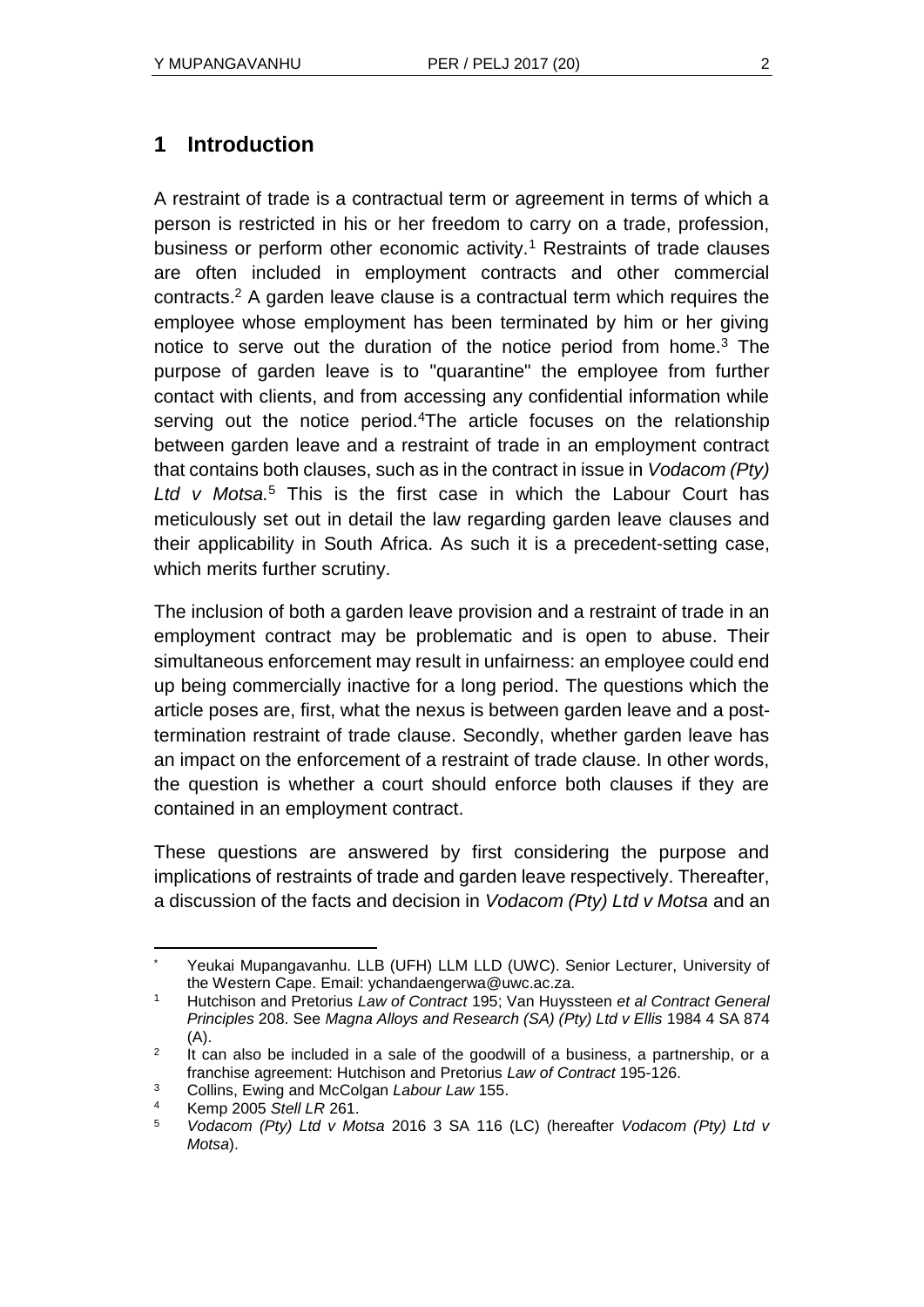analysis of the findings by Van Niekerk J on the reasonableness of the enforcement of a restraint provide insight. Foreign authorities are relied upon as they have persuasive force regarding the interaction between garden leave and a post-termination restraint of trade.<sup>6</sup> It is concluded that garden leave has a direct effect on the enforcement of a post-termination restraint of trade clause as the two clauses are inextricably intertwined.

# **2 The post-termination restraint of trade and garden leave**

## *2.1 Restraint of trade clause*

The object of a restraint of trade clause is to protect the employer's economic interests after the employment contract is terminated, $<sup>7</sup>$  for</sup> example: its goodwill and trade connections, and confidential information or trade secrets like price lists, chemical formulae, and strategic business plans.<sup>8</sup> The question regarding the constitutional validity of a restraint of trade agreement was settled in *Magna Alloys and Research (SA) (Pty) Ltd v Ellis.*<sup>9</sup> The Appellate Division held that a contract in restraint of trade is in principle valid and enforceable unless the restraint denier can prove that it is contrary to public interest.<sup>10</sup> Moreover, an agreement in restraint of trade which is contrary to public policy is not void, but unenforceable only.<sup>11</sup>

The enforcement of a restraint of trade agreement creates tension between the principles of the sanctity of contract and the freedom of trade.<sup>12</sup> The freedom of trade, occupation, and profession is entrenched in section 22 of the *Constitution of the Republic of South Africa,* 1996 ("the *Constitution"*).

l <sup>6</sup> Section 39(1)(c) of the *Constitution of the Republic of South Africa*, 1996.

<sup>7</sup> Van Huyssteen *et al Contract General Principles* 208; Van Jaarsveld 2003 *SA Merc*  LJ 330. See generally *NRG Office Solutions (Pty) Ltd v Alexander* (686/2015) 2016 ZAECGHC 14 (1 March 2016); *Magna Alloys and Research (SA) (Pty) Ltd* 1984 4 SA 874 (A); *Basson v Chilwan* 1993 3 SA 742 (A) (hereafter *Basson v Chilwan*); *Reddy v Siemens Telecommunications (Pty) Ltd* 2007 2 SA 486 (SCA).

*<sup>8</sup> Reeves v Marfield Insurance Brokers (Pty) Ltd* 1996 3 SA 766 (SCA); *Super Group Trading (Pty) Ltd v Naidoo* (12726/2014) 2015 ZAKZDHC 64 (25 August 2015); *Reddy v Siemens Telecommunications (Pty) Ltd* 2007 2 SA 486 (SCA); *NRG Office Solutions (Pty) Ltd v Alexander (686/2015)* 2016 ZAECGHC 14 *(1 March 2016); New Reclamation Group (Pty) Ltd v* Davies (A5033/2014) 2015 ZAGPJHC 7 *(30 January 2015).*

<sup>9</sup> *Magna Alloys and Research (SA) (Pty) Ltd v Ellis* 1984 4 SA 874 (A). This case involved a situation where the employee undertook for a period of two years following the termination of his employment not to work in competition with his employer within a radius of 10 km of a geographical area specified in the contract.

<sup>10</sup> *Magna Alloys and Research (SA) (Pty) Ltd v Ellis* 1984 4 SA 874 (A) 890-891. Also see *Basson v Chilwan* para 46.

<sup>11</sup> *Magna Alloys and Research (SA) (Pty) Ltd v Ellis* 1984 4 SA 874 (A) 895D. Also see Van Huyssteen *et al Contract General Principles* 212.

<sup>12</sup> Hutchison and Pretorius *Law of Contract* 196.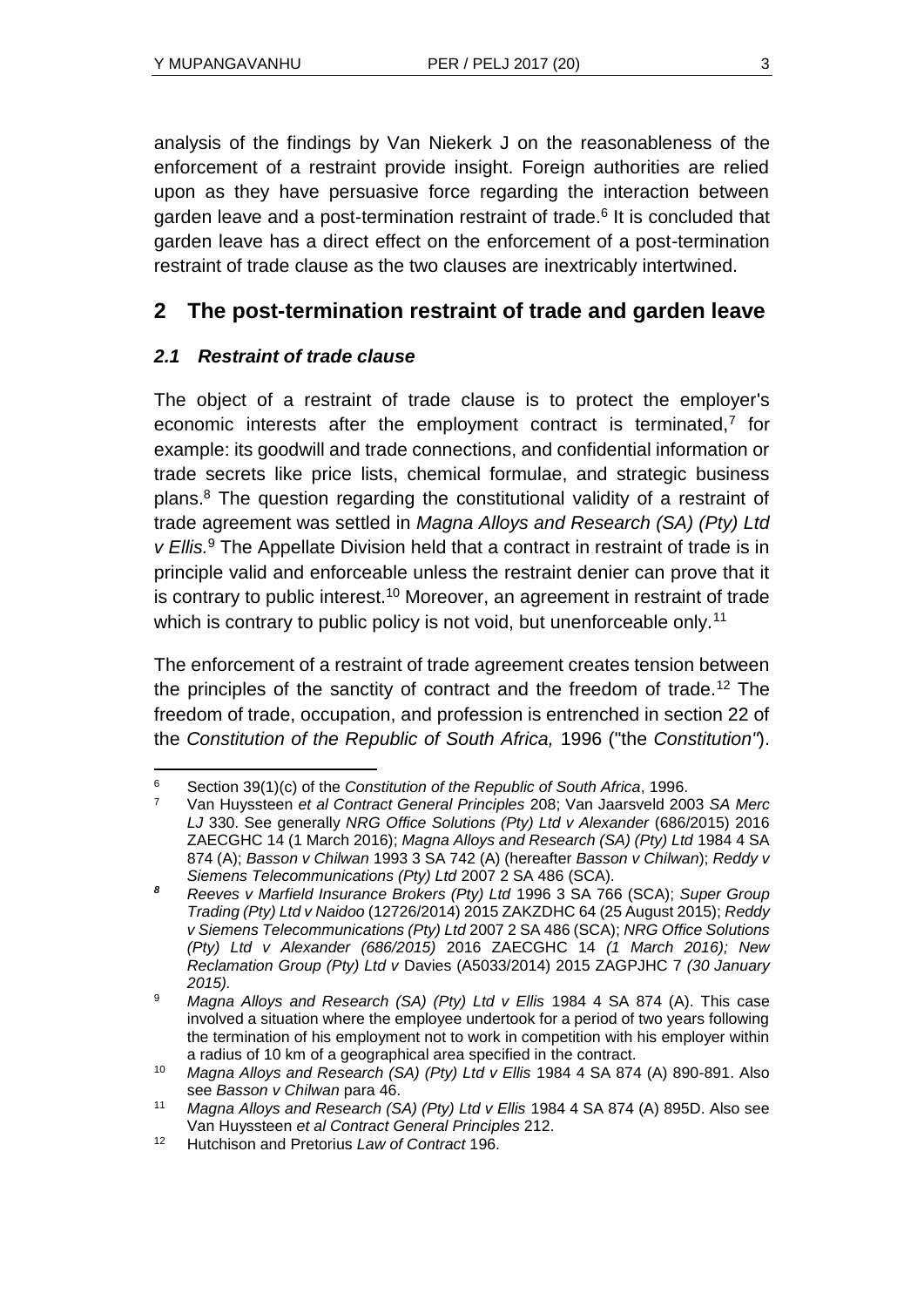However, the right to participate in the commercial world without restriction is superseded by the freedom and sanctity of contract, which is the preferred value.<sup>13</sup> Public policy is rooted in the *Constitution* and the fundamental values it enshrines.<sup>14</sup> This has the effect that the sanctity of contract prevails except in instances where the enforcement of a contractually agreed upon clause would be unjust or unreasonable.<sup>15</sup> The evidentiary burden to prove that the enforcement of the restraint of trade agreement is contrary to public policy rests on the restraint denier or employee.<sup>16</sup>

The reasonableness of a restraint of trade often hinges upon the nature of the restricted activity, the geographical area or period of the restriction, or on all these three elements taken together.<sup>17</sup> In *Basson v Chilwan*, 18 Nienaber JA developed the *Basson test* as it later became known. In terms of this test a court must ask four questions when considering the reasonableness of a restraint of trade clause. The first is whether there is an interest that is worthy of protection. If the answer is no, the enquiry ends there.<sup>19</sup> It was observed in *Super Group Trading (Pty) Ltd v Naidoo*<sup>20</sup> that an employer cannot enforce a restraint of trade agreement if she or he does not have an interest that is worthy of protection. The enforcement of the restraint of trade will be against public policy.<sup>21</sup>

If, on the other hand, the answer is in the affirmative, the enquiry proceeds. The court must ask the question whether that interest is being threatened by the conduct of the employee. If so, the court must weigh up the

 $\overline{a}$ 

<sup>13</sup> Van Huyssteen *et al Contract General Principles* 210.

<sup>14</sup> *Brisley v Drotsky* 2002 4 SA 1 (SCA) paras 91-95; *Price Waterhouse Coopers Inc v National Potato Co-operative Ltd* 2004 6 SA 66 (SCA) para 24; Bhana, Bonthuys and Nortje *Student's Guide* 141.

<sup>15</sup> *Barkhuizen v Napier* 2007 5 SA 323 (A) paras 70, 73.

<sup>16</sup> *Magna Alloys and Research (SA) (Pty) Ltd v Ellis* 1984 4 SA 874 (A) 893A-D; *Sunshine Records (Pty) Ltd v Frohling* 1990 4 SA 782 (A) 795G-H; *New Reclamation Group (Pty) Ltd v Davies* (17200/2013) 2014 ZAGPJHC 63 (20 March 2014) para 4. Also see Neethling 2008 *SA Merc LJ* 89.

<sup>17</sup> Christie and Bradfield *Christie's Law of Contract* 391; Van Huyssteen *et al Contract General Principles* 210-211.

<sup>18</sup> *Basson v Chilwan* 1993 3 SA 742 (A). The court had to determine the enforceability of a restraint of trade signed by Basson. The clause restrained Basson, who was skilled in the art of building and designing buses, from working for any similar business in the whole of Southern Africa for a period of five years.

<sup>19</sup> *Basson v Chilwan* para 9.

<sup>20</sup> *Super Group Trading (Pty) Ltd v Naidoo* (12726/2014) 2015 ZAKZDHC 64 (25 August 2015).

<sup>21</sup> In *Super Group Trading (Pty) Ltd v Naidoo* (12726/2014) 2015 ZAKZDHC 64 (25 August 2015) para 14 the employer sought an order against a former employee who was working for a direct competitor in contravention of a restraint of trade clause which prohibited the disclosure of trade secrets and confidential information to a competitor after leaving his or her employ.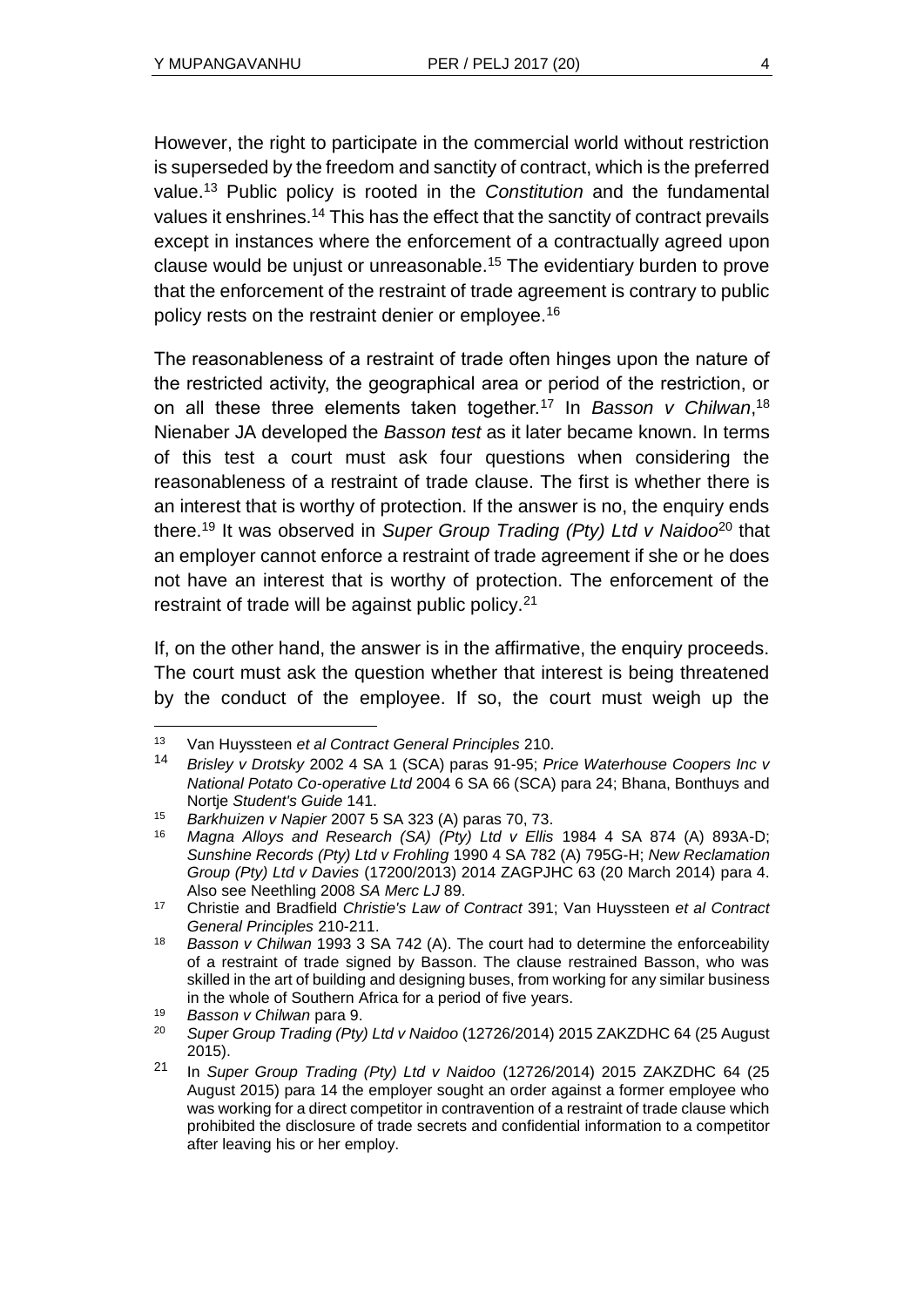competing interests of the parties: the right to protection of the interest of the employer against the interest of the other party to be economically active and productive. Lastly, the court must ascertain whether there is another aspect of public policy that requires the restraint of trade agreement to be either enforced or rejected.<sup>22</sup> An example of this would be a restraint of trade agreement preventing a former employee from providing a specialised or essential service which is in short supply to the public.<sup>23</sup> Therefore, the enforceability of a restraint of trade agreement is determined by public policy considerations which seek to balance the conflicting rights and the interests of the parties.<sup>24</sup> The test has proved to be authoritative and the Supreme Court of Appeal reaffirmed the approach in *Reddy v Siemens Telecommunications (Pty) Ltd*. 25

The approach adopted by South African courts is similar to that of foreign jurisdictions such as New Zealand and Australia. In English law, the restraint of trade should be reasonable to be enforceable, as demonstrated in *Mason v Provident Clothing Co*<sup>26</sup> where an employee who had been employed to sell clothes in Islington was restrained from conducting a similar business within 25 miles radius of London. The restraint was held to be too broad given the nature of the work and the dense population of the area. Accordingly, the court decided not to enforce it.<sup>27</sup> Further, it was held that when an employer has deliberately framed a restraint in unreasonably wide terms, courts should not come to his assistance by severing the void part as this would benefit the party with the "longer purse".<sup>28</sup> This is because by severing the unreasonable portion of a restraint and enforcing the remainder of the agreement, the court would have come to the employer's assistance. What would have been an unenforceable restraint of trade would be found to be enforceable in such a case.

Severance, as applied in South Africa, is done when a contract has parts that are independent of one another. It should not affect the meaning of the

<sup>22</sup> *Basson v Chilwan* para 9.

<sup>23</sup> Dooka 1999 *JBL* 137.

<sup>24</sup> Cohen 1998 *SA Merc LJ* 385.

<sup>25</sup> *Reddy v Siemens Telecommunications (Pty) Ltd* 2007 2 SA 486 (SCA) paras 16-17, 20. Also see Bhana, Bonthuys and Nortje *Student's Guide* 165; *Den Braven v Pillay*  2008 6 SA 229 (D) para 4. In *Reddy* the court held that the restraint agreement was not against public policy and should be enforced as its terms were reasonable.

<sup>26</sup> *Mason v Provident Clothing Co* 1913 All ER 400.

<sup>27</sup> *Mason v Provident Clothing Co* 1913 All ER 400 405; *Beckett Investment Management Group Ltd v Hall* 2007 IRLR 793; *Fitch v Dewes* 1921 2 AC 158.

<sup>28</sup> *Mason v Provident Clothing Co* 1913 All ER 400 411.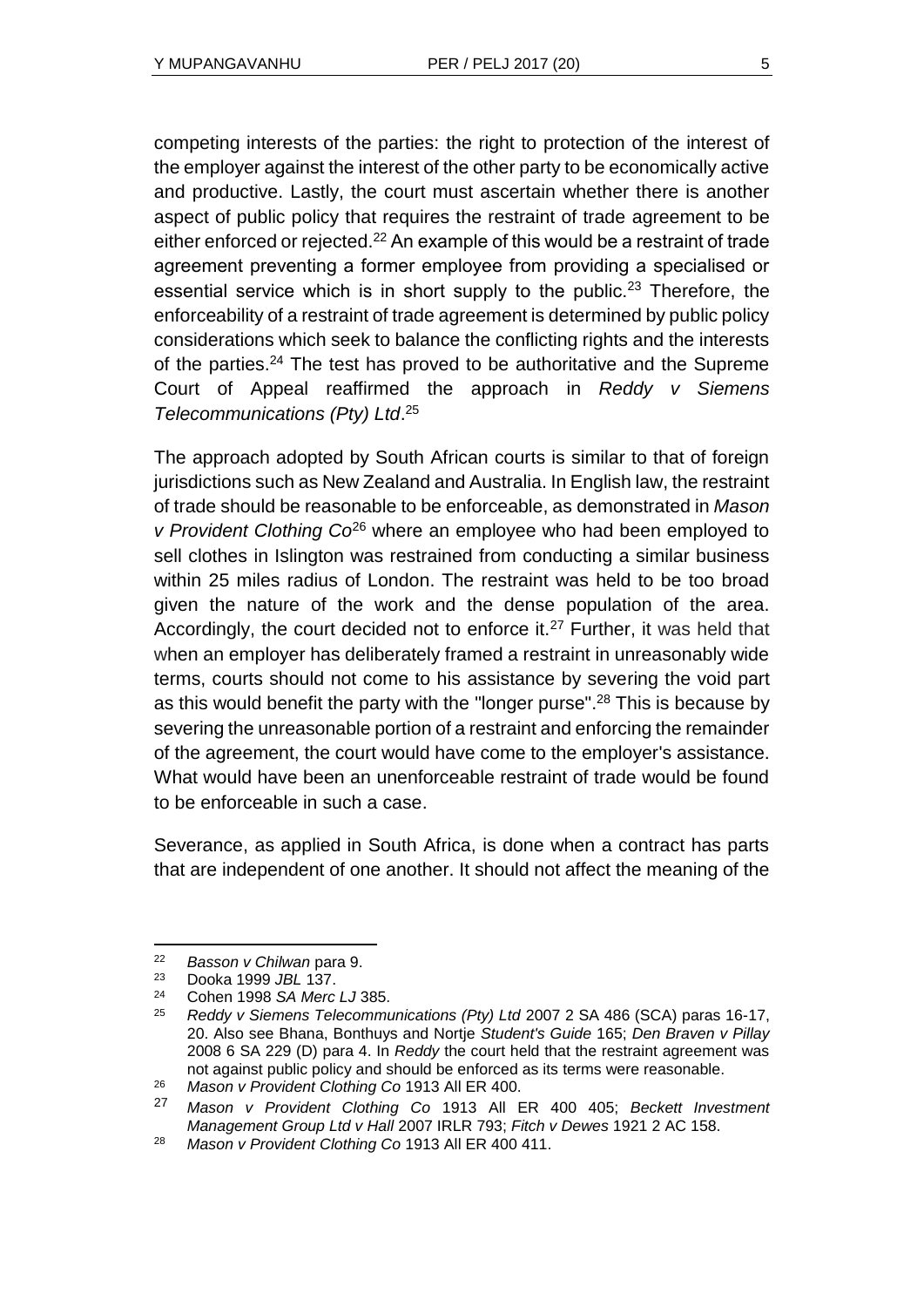remaining part of the contract.<sup>29</sup> If the unreasonable portion is not severable, the whole clause fails. $30$  Reasonableness is therefore a yardstick which the court uses to decide whether to enforce a restraint of trade clause.

## *2.2 Garden leave clauses*

Garden leave is a means by which an employer seeks to restrain the activities of a departing employee.<sup>31</sup> Figuratively, the employee is given an opportunity to tend to her garden during the notice period. The employee is not allowed to work for anyone else, or to go into business on his or her own during the stipulated notice period as he or she is still in essence attached to the employer.<sup>32</sup> In return, an employee will be entitled to his or her financial or non-financial benefits such as paid holiday during the period of garden leave.<sup>33</sup>

The purpose of garden leave is to ensure that confidential information to which the employee had access becomes "sterile". The principle originates from English law. Since 1986, English courts have granted injunctions to enforce garden leave arrangements whenever the employer's legitimate interests would otherwise be harmed. $34$  The garden leave mechanism forces the employer to bear the costs of having made the employee idle by keeping her out of work. Therefore, employers are likely to impose the restraint when it is considered necessary to protect their interests, and only for the time needed, in order to minimise the potential harm that may be caused to the former employee.<sup>35</sup> Generally, the period of garden leave is restricted to between three and six months.<sup>36</sup>

Garden leave provides a relatively fair exchange between the employer and employee.<sup>37</sup> However, it does not account for the psychological harm that the employee suffers due to exclusion from performing work. The assumption exists that the financial benefit is the only concern for the employee. The psychological impact of being commercially inactive and

l <sup>29</sup> Christie and Bradfield *Christie's Law of Contract* 382. Van Huyssteen *et al Contract General Principles* 200. Also see *Drewtons (Pty) Ltd v Carlie* 1981 4 SA 305 (C); *Sunshine Records (Pty) Ltd v Frohling* 1990 4 SA 782 (A) 794C-796D; *Turner Morris (Pty) Ltd v Riddell* 1996 4 SA 397 (E) 407.

<sup>30</sup> Christie and Bradfield *Christie's Law of Contract* 381.

<sup>31</sup> Marson *Beginning Employment Law* 41; Kemp 2005 *Stell LR* 261.

<sup>32</sup> Marson *Beginning Employment Law* 41.

<sup>33</sup> Marson *Beginning Employment Law* 41; Kemp 2005 *Stell LR* 261.

<sup>34</sup> Kemp 2005 *Stell LR* 261.

<sup>35</sup> Kemp 2005 *Stell LR* 266.

<sup>36</sup> Kemp 2005 *Stell LR* 266.

<sup>&</sup>lt;sup>37</sup> A legitimate interest justifies the enforcement of a garden leave. See Jeffers "Non-Competition and Employment Issues" 59.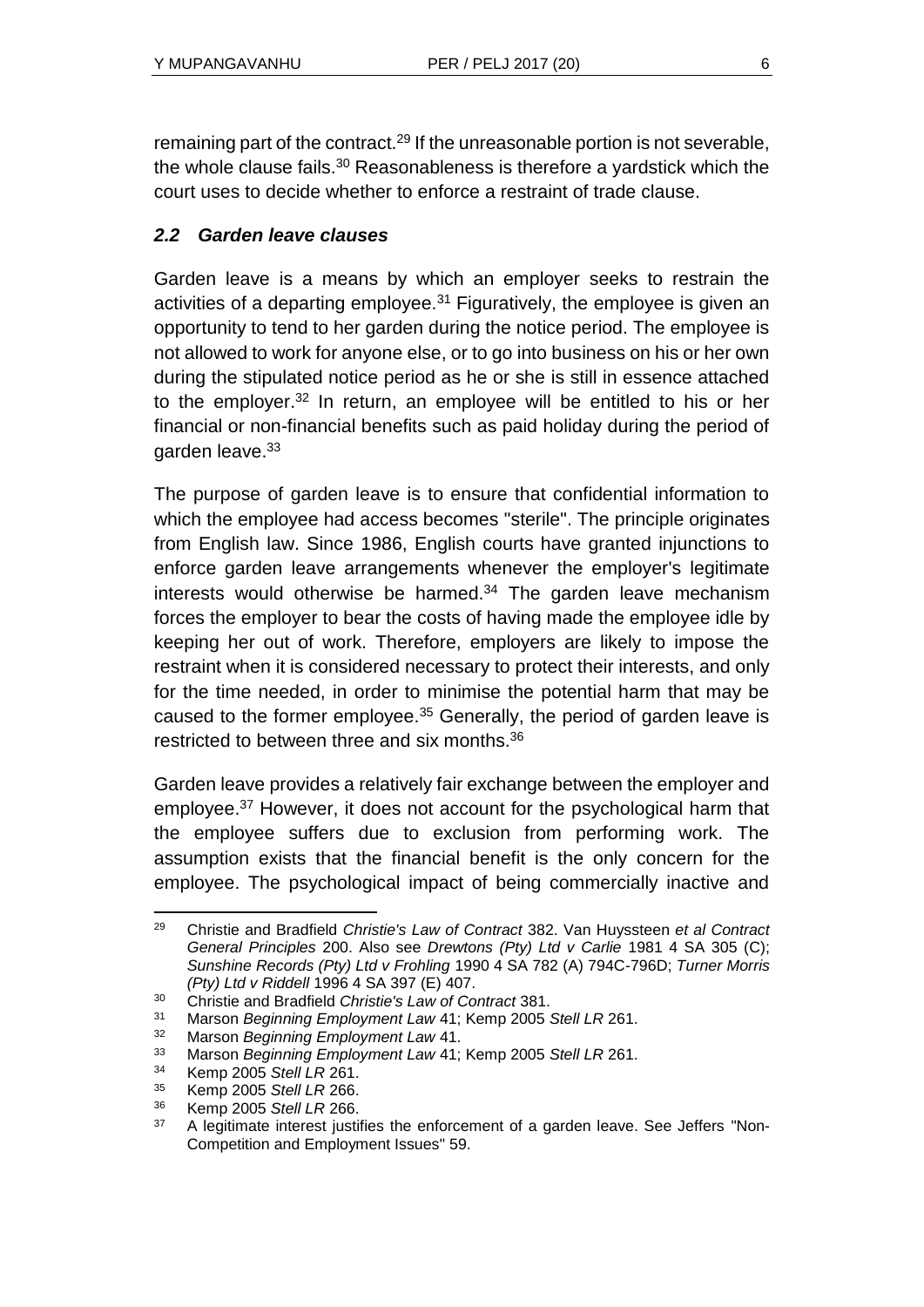absent from one's relevant field of specialisation is ignored. In New Zealand it has been accepted that the employee's becoming "impotent commercially" is a factor relevant to contractual justice.<sup>38</sup> Arguably then, this consideration should also be factored into cases in South African courts when deciding upon the enforceability of a garden leave clause. The effect of a garden leave clause and the restriction that it places on an employee's right to exercise his or her skills for a specified duration is highlighted further in *Vodacom (Pty) Ltd v Motsa,* discussed next.

# **3** *Vodacom (Pty) Ltd v Motsa*

# *3.1 Facts*

The first respondent, Mr Godfrey Motsa (Motsa), was employed by the applicant, Vodacom (Pty) Ltd (Vodacom), as a senior executive.<sup>39</sup> He was later appointed to the post of Chief Officer Consumer Business Unit and as a director of Vodacom. Motsa advised Joosub, Vodacom's Chief Executive Office, that he had received an offer from the second respondent, MTN, a competitor of Vodacom. This was followed by Motsa's resignation in an email.<sup>40</sup> The resignation was to be effective from 1 January 2016. It was not clear if Motsa intended to serve his six month contractual notice.<sup>41</sup>

Vodacom brought an urgent application seeking to enforce a notice period of six months in the form of garden leave and a restraint of trade undertaking for a further period of six months after the expiry of the notice period in terms of clause 16 of the employment contract. Clause 16 provided:

- 16.1 Either party shall be entitled to terminate this Agreement by furnishing the other Party with not less than 6 (six) months' prior written notice ...
- 16.6 The Company may, in its sole and absolute discretion, for any reason whatsoever, not require the Executive to work or to attend to his ordinary employment related duties and responsibilities during his notice period but require the Executive to be available during this period to assist the Company and provide a seamless transition of his responsibilities at the request of the Company. The Executive may not in such circumstances have any contact with customers and/or clients of the Company during the Executive's notice period without the prior written consent of the Company.
- 16.7 The Executive will be required to work his notice period in terms of clause 16.1, however, the Company may elect to pay the Executive

l <sup>38</sup> *Marshment v Sheppard Industries Ltd* 2010 NZEmpC 98 para 54.

<sup>39</sup> *Vodacom (Pty) Ltd v Motsa para 1.*

<sup>40</sup> *Vodacom (Pty) Ltd v Motsa* para 8.

<sup>41</sup> *Vodacom (Pty) Ltd v Motsa* para 9.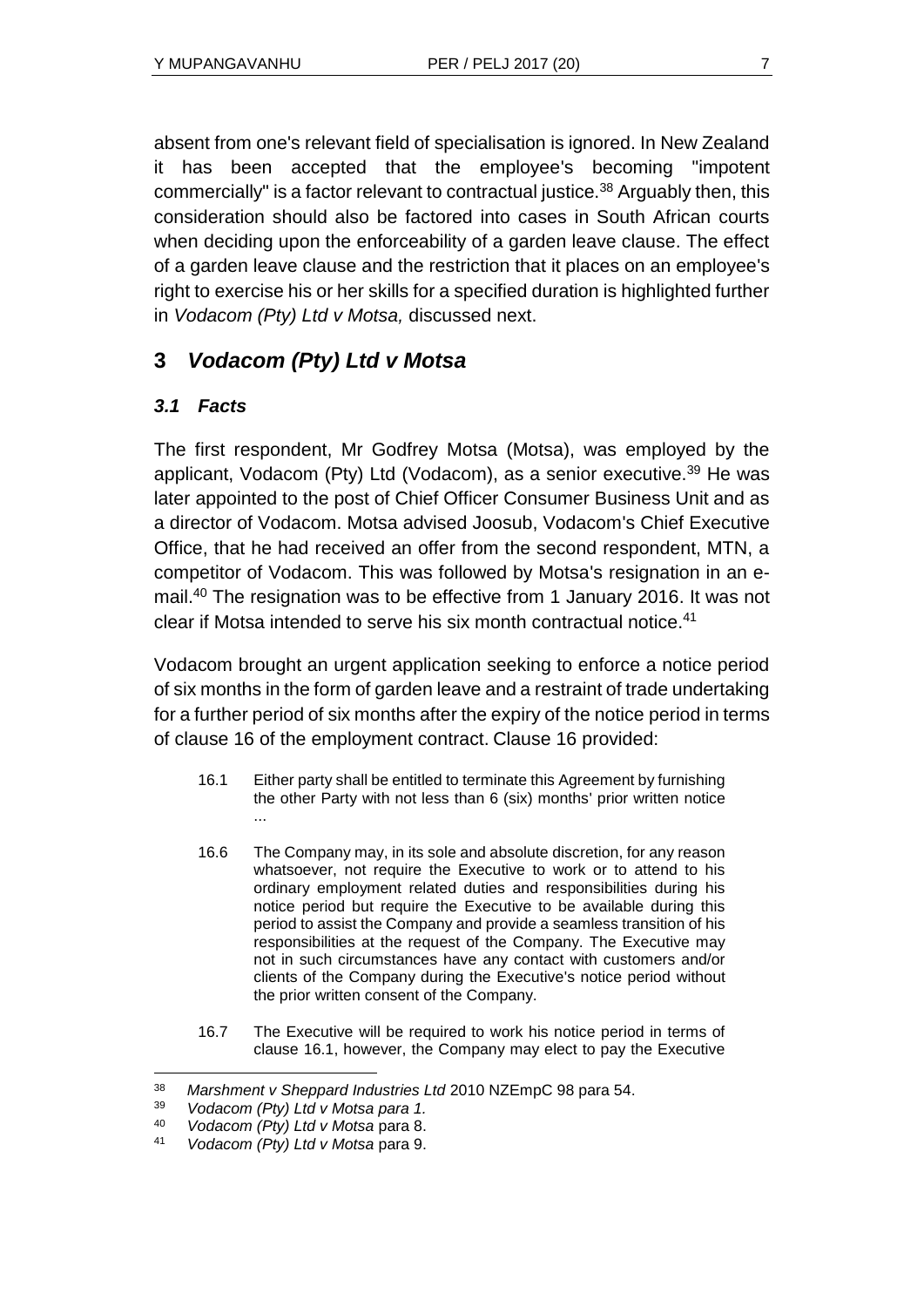in lieu of notice, in which event the Executive will not be required to work his notice period.<sup>42</sup>

Clauses 16.6 and 16.7 are an example of a "garden leave" clause in a contract. In terms of this clause Motsa had to be available during the notice period in order to assist the company, and to provide a seamless transition of his responsibilities. Accordingly, Motsa was supposed to refrain from taking up any other work in order to ensure that he would be available if called upon by the employer.

Clause 18 of the employment contract outlined a series of restraint of trade obligations that would apply after termination of the employment contract.<sup>43</sup> The period of the restraint of trade was six months. Motsa was effectively restrained from being employed, or otherwise engaged in the business of any competitor within a defined geographic area.<sup>44</sup>

The central issue before the Labour Court was whether Vodacom had, based on the facts, waived its right to have Motsa work during his notice period by electing to terminate Motsa's employment with immediate effect, and to pay him in lieu of notice as he contended.<sup>45</sup> Moreover, the court had to consider the question of whether any period of enforced commercial inactivity by way of a garden leave clause or a restraint of trade clause, or both, is unreasonable having regard to the proprietary interests that the employer sought to protect.<sup>46</sup>

#### *3.2 Decision*

l

The Labour Court held that no reason existed why Motsa should not be held to the terms of the contract which expressly afforded Vodacom the discretion to enforce the garden leave clause.<sup>47</sup> Motsa had failed to discharge the onus of proving that Vodacom had elected to waive its rights to enforce the notice period in terms of his contract of employment. There was also no evidence to suggest that the contract had not been freely and voluntarily concluded. Motsa knew what he was signing when he entered into the employment contract. Accordingly, Motsa was bound by the garden leave clause in the employment contract.

<sup>42</sup> *Vodacom (Pty) Ltd v Motsa* para 5: Emphasis added.

<sup>43</sup> *Vodacom (Pty) Ltd v Motsa* para 6.

<sup>44</sup> *Vodacom (Pty) Ltd v Motsa* para 6.

<sup>45</sup> *Vodacom (Pty) Ltd v Motsa* para 27.

<sup>46</sup> *Vodacom (Pty) Ltd v Motsa* para 26.

<sup>47</sup> *Vodacom (Pty) Ltd v Motsa* para 37.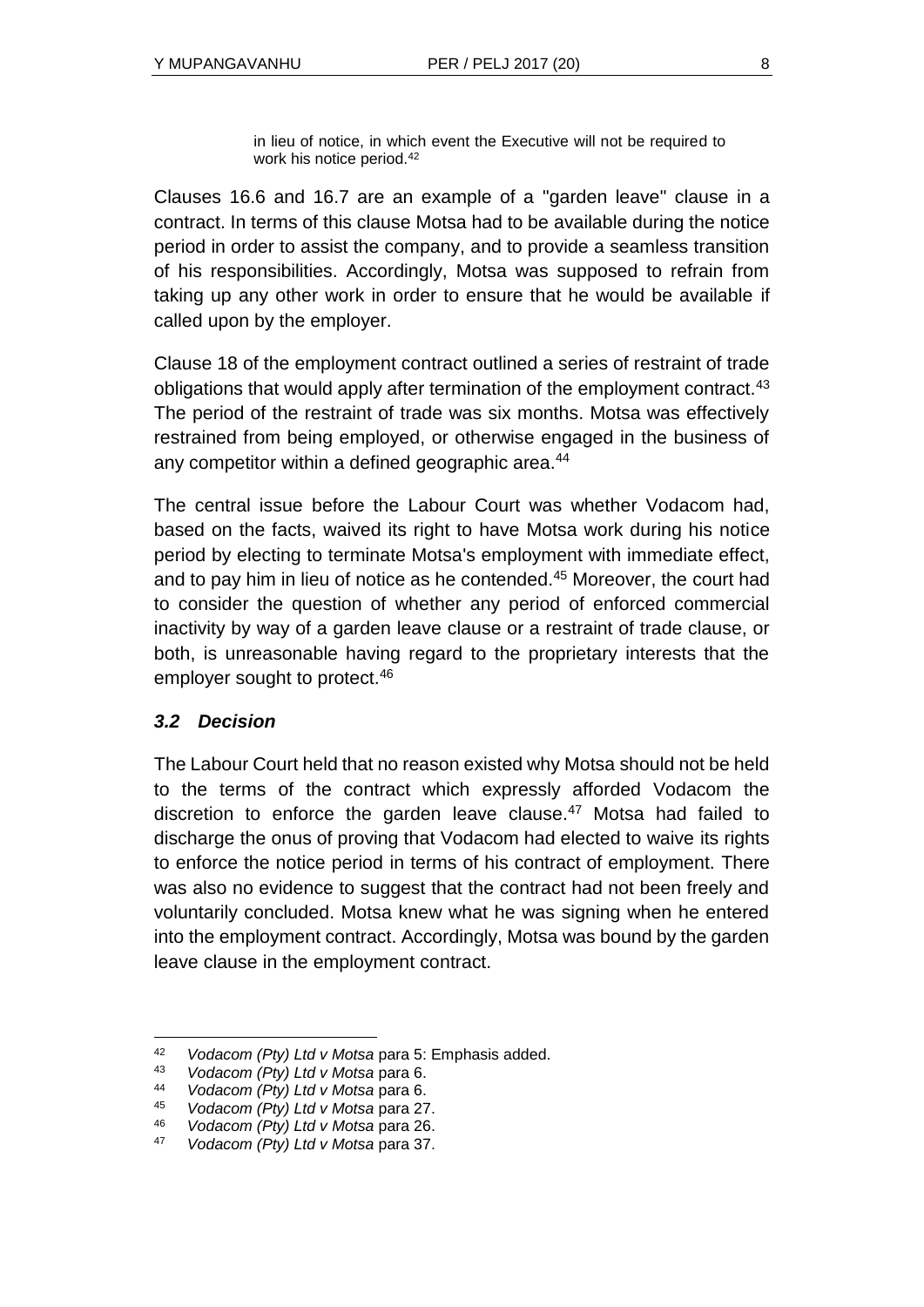With regards to the enforceability of the restraint of trade clause, the Labour Court accepted that Motsa had intimate knowledge of Vodacom's short- and longer-term strategic plans. It was obvious to the court that access to this information would benefit a direct competitor. $48$  Given the useful life of the information to which Motsa had been exposed, the Labour Court concluded that Vodacom was entitled to enforce the post-termination restraint of trade clause.<sup>49</sup> The enforcement of the restraint was regarded as reasonable.<sup>50</sup> Motsa was interdicted and restrained from disclosing any confidential information to a competitor.<sup>51</sup> The court enforced both the garden leave clause and the post-termination restraint of trade. Van Niekerk J stated that the period of twelve months - six month garden leave and six month restraint of trade periods - was reasonable in the circumstances.<sup>52</sup>

In writing his judgment Van Niekerk J relied on a foreign judgement, *Air New Zealand v Kerr.*<sup>53</sup> In that case, the court likewise had to decide on the enforcement of garden leave and a post termination restraint clause contained in an employment contract*.* <sup>54</sup> Van Niekerk J concluded that the correct approach to be adopted was that the inclusion of a garden leave clause should be taken into account when considering the reasonableness of the restraint of trade clause.<sup>55</sup> He held that:

… any period of enforced commercial inactivity prior to the termination of employment is relevant to the assessment of the reasonableness of any restraint that applies post termination.<sup>56</sup>

This approach is consistent with the broader public interest, which militates against rendering experienced and competent employees inactive, and requiring that their skills atrophy for an unreasonably long period.<sup>57</sup>

<sup>48</sup> *Vodacom (Pty) Ltd v Motsa* para 41.

<sup>49</sup> *Vodacom (Pty) Ltd v Motsa* para 42.

<sup>50</sup> *Vodacom (Pty) Ltd v Motsa* para 42.

<sup>51</sup> *Vodacom (Pty) Ltd v Motsa* para 43.

<sup>52</sup> *Vodacom (Pty) Ltd v Motsa* para 41.

<sup>53</sup> *Air New Zealand v Kerr* 2013 NZEmpC 153 ARC 38/13.

<sup>54</sup> *Air New Zealand v Kerr* 2013 NZEmpC 153 ARC 38/13 paras 1-4.

<sup>55</sup> *Vodacom (Pty) Ltd v Motsa* paras 25-26; *Air New Zealand v Kerr* 2013 NZEmpC 153 ARC 38/13 para 71.

<sup>56</sup> *Vodacom (Pty) Ltd v Motsa* para 26.

<sup>57</sup> *Vodacom (Pty) Ltd v Motsa* para 26.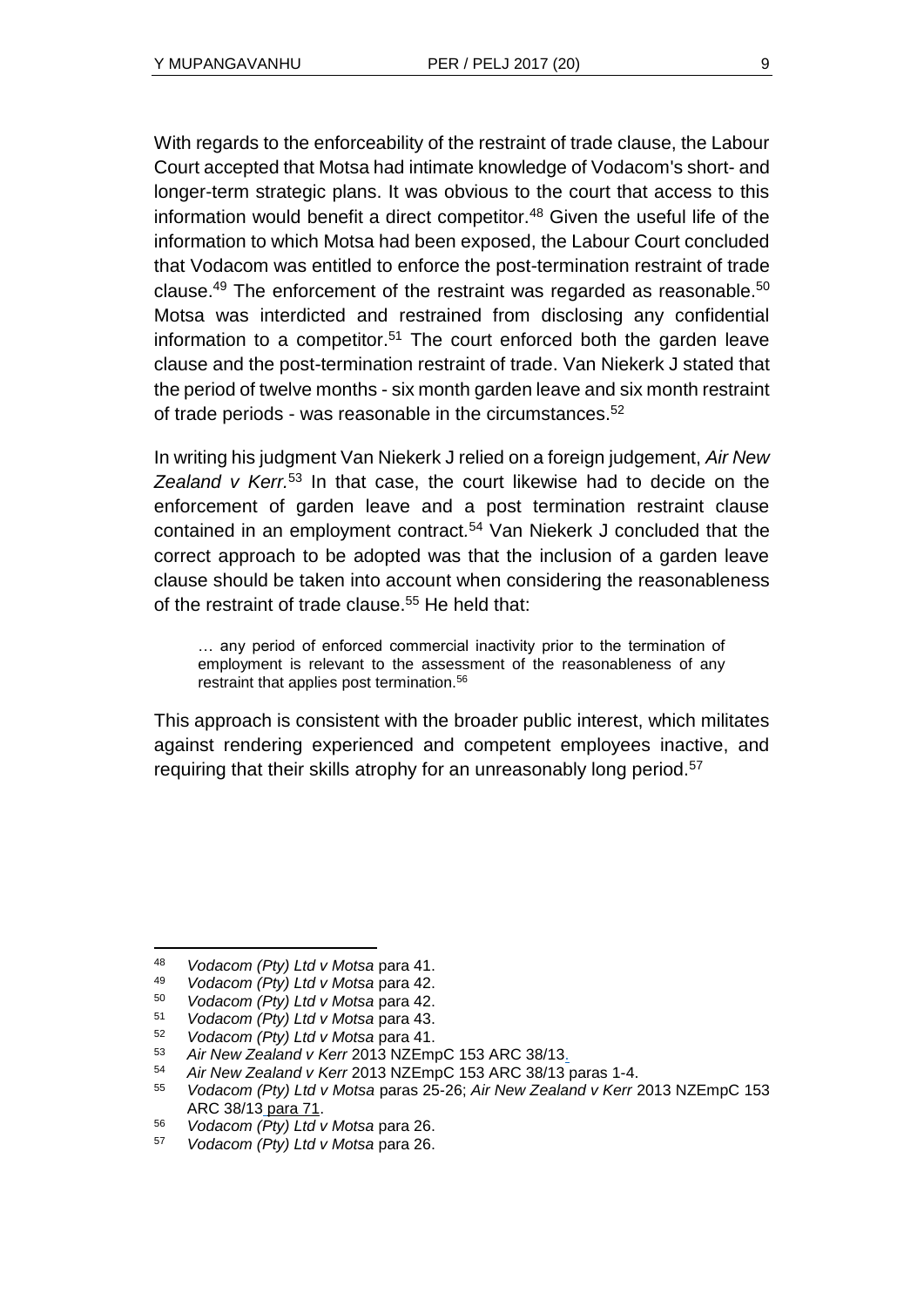# **4 Analysis**

#### *4.1 The principle of sanctity of contract*

The decision in *Vodacom (Pty) Ltd v Motsa* reaffirms the words of an English judge, which have been quoted with approval by South African courts:<sup>58</sup>

If there is one thing which, more than another, public policy requires, it is that men of full age and competent understanding shall have the utmost liberty of contracting, and that their contracts, when entered into freely and voluntarily, shall be held sacred and enforced by courts of justice.<sup>59</sup>

This principle is premised on the understanding that the creation of a contract is the result of a free choice without external interference, and that agreements voluntarily entered into between the parties are sovereign. It is also presumed that the parties had equal bargaining power when they negotiated the terms of the contract.<sup>60</sup> This is particularly correct for an employment contract which involves a person who is qualified and experienced like Motsa, who occupied a senior position.

Once a court is satisfied that the contract was freely entered into and that its terms are not contrary to the public interest, it should uphold and enforce the contractual terms.<sup>61</sup> The court neither has discretion to refuse to enforce a valid contractual term, nor is it entitled to relieve a party from contractual obligations freely assumed.<sup>62</sup>

Restraint of trade and garden leave clauses are treated just like any other contractual terms. They are in principle valid and enforceable. In *Barkhuizen v Napier*<sup>63</sup> the court stated that it would be contrary to *pacta sunt servanda* and unfair to the respondent to allow a party who may have neglected to comply with a contractual provision to avoid its consequences in circumstances where he or she could have complied with it.<sup>64</sup>

l <sup>58</sup> *Wells v South African Aluminite Company* 1927 AD 69 73.

<sup>59</sup> Jessel MR in *Printing and Numerical Registering Company v Sampson* 1875 19 Eq 462 465.

<sup>60</sup> Hutchison and Pretorius *Law of Contract* 23.

<sup>61</sup> Hutchison and Pretorius *Law of Contract* 23; *Price Waterhouse Coopers Inc v National Potato Co-operative Ltd* 2004 6 SA 66 (SCA) paras 23-24.

<sup>62</sup> See generally *Barkhuizen v Napier* 2007 5 SA 323 (CC); *Brisley v Drotsky* 2002 4 SA 1 (SCA); *Reddy v Siemens Telecommunications (Pty) Ltd* 2007 2 SA 486 (SCA); *Bredenkamp v Standard Bank of South Africa* 2010 4 SA 468 (SCA).

<sup>63</sup> *Barkhuizen v Napier* 2007 5 SA 323 (CC).

<sup>64</sup> *Barkhuizen v Napier* 2007 5 SA 323 (CC) para 85.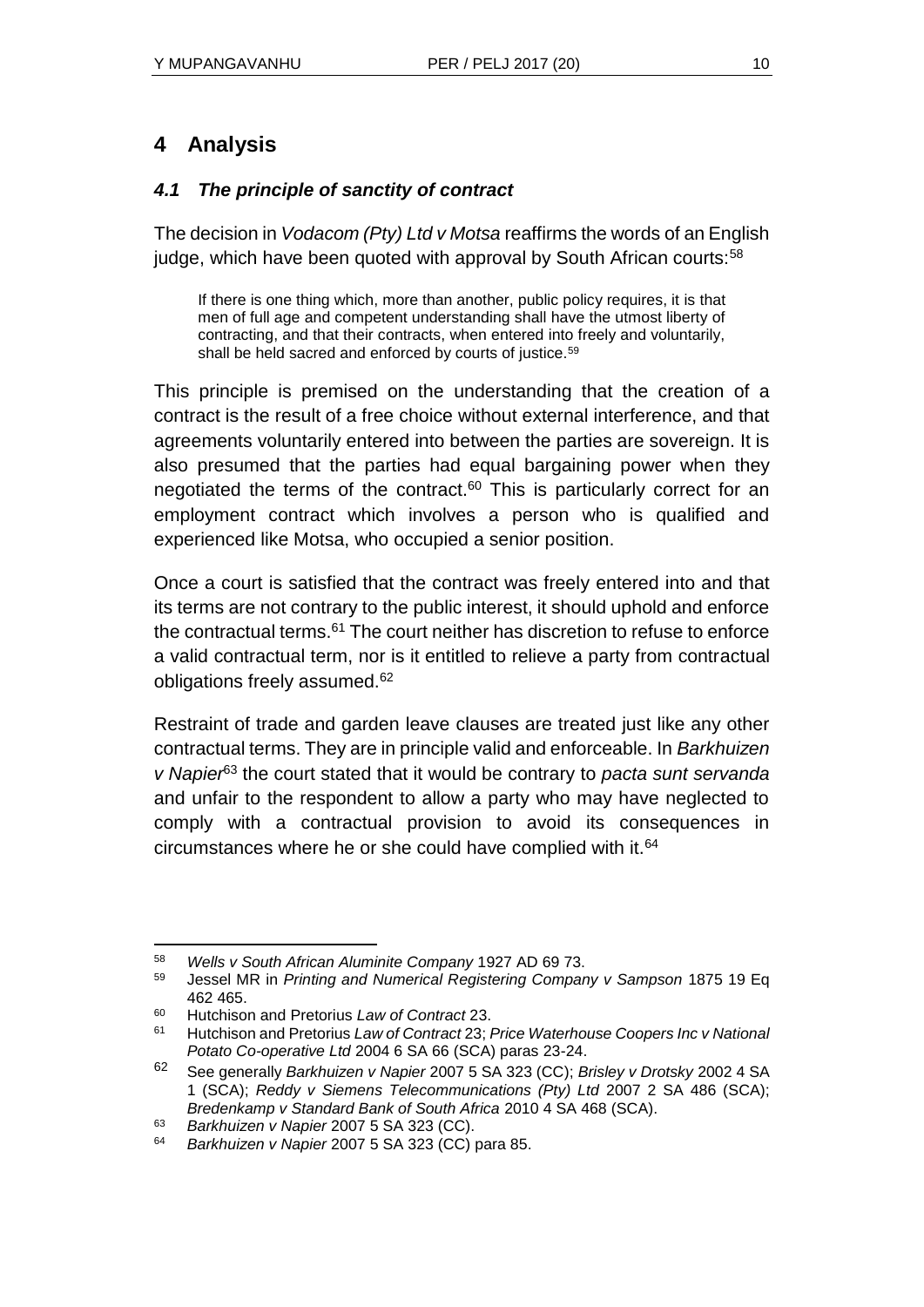Didcott J stated in a different case that:

… freedom of trade does not vibrate nearly as strongly through our jurisprudence ... it is intrinsically the less commanding of the two ideas ... . 65

Therefore, as a general rule, sanctity of a contract prevails over freedom of trade. This implies that when a restraint agreement is reached and/or a garden leave clause is included in an employment contract voluntarily entered into, the protection of the employer's interests enjoys preference over the employee's interest to be economically active. The justification is that public policy requires parties to honour their contractual undertakings as evidenced in *Vodacom (Pty) Ltd v Motsa* and many other cases. <sup>66</sup> The Supreme Court of Appeal argued in *Reddy v Siemens Telecommunications (Pty) Ltd* that this view is consistent with the constitutional values of dignity and autonomy.<sup>67</sup> It appears at both common law and part of public policy that employees may contractually waive their right to participate freely in the economy.

Employees must not sign employment contracts without fully understanding the implications of the terms. Whereas previously employees could escape the negative consequences of enforcement by relying on the public policy and more particularly the unequal bargaining power between the parties, the view that employers and employees are not on an equal footing when they conclude an employment contract has become outmoded.<sup>68</sup> An urgent reason for a desire to contract does not necessarily result in unequal bargaining power. An employee is also no longer regarded as being in a weaker bargaining position.<sup>69</sup> Accordingly, a party that freely and voluntarily concludes a contract is bound by the terms.

## *4.2 The nexus between a restraint of trade and garden leave clause*

Garden leave clauses are similar to restraint of trade clauses $70$  as both of them impose a restriction on an employee, but for a different purpose. A restraint of trade usually becomes operational upon the termination of

l <sup>65</sup> *Roffey v Catterall, Edwards and Goudre (Pty) Ltd* 1977 4 SA 494 (N) 505F.

<sup>66</sup> *Basson v Chilwan* para 50; *Zero Model Management (Pty) Ltd v Barnard* (25541/2009) 2009 ZAWCHC 232 (18 December 2009) paras 59-71; *Magna Alloys and Research (SA) (Pty) Ltd v Ellis* 1984 4 SA 874 (A); *Wells v South African Alumnite Company* 1927 AD 69 73; *Advtech Resourcing (Pty) Ltd t/a Communicate Personnel v Kuhn 2*008 2 SA 375 (C).

<sup>67</sup> *Reddy v Siemens Telecommunications (Pty) Ltd* 2007 2 SA 486 (SCA) para 21.

<sup>68</sup> Christie and Bradfield *Christie's Law of Contract* 383; *Basson v Chilwan* para 59.

<sup>69</sup> Van Huyssteen *et al Contract General Principles* 211.

<sup>70</sup> Turner *Unlocking Employment Law* 150.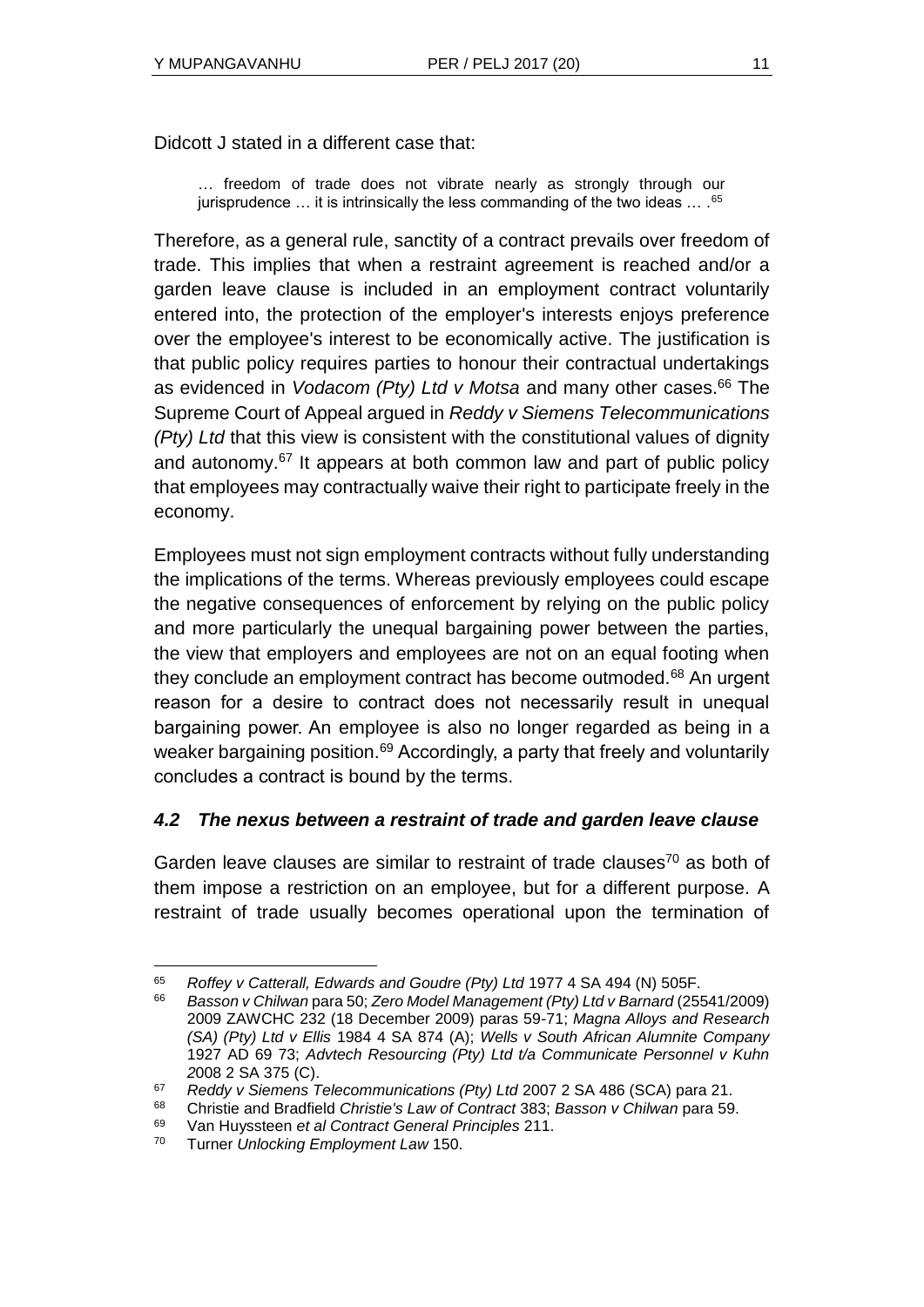employment<sup>71</sup> whilst a garden leave applies to the period before the termination of the employment contract. In *Vodacom (Pty) Ltd v Motsa* the restraint of trade clause was aimed at protecting Vodacom's trade secrets, confidential information, and trade connections.<sup>72</sup> Garden leave, on the other hand, was aimed at ensuring that the confidential information to which the employee had access becomes stale, and that the employee would be "kept out of the clutches of a competitor".<sup>73</sup> In essence, garden leave is a form of restraint. It renders the employee entirely inactive, whilst a restraint of trade allows the employee to work outside the bounds of the restricted field.<sup>74</sup>

A garden leave clause is, in principle, enforceable. The same basic principles apply to garden leave as to restraint of trade clauses: they must be reasonable in their duration, and they should be used to protect a legitimate proprietary interest.<sup>75</sup> A court will not enforce contractual terms that are found to be unreasonable.<sup>76</sup> The period of the garden leave is taken into consideration when assessing the reasonableness of a restraint of trade agreement.<sup>77</sup> The question of whether the applicant has a proprietary interest worthy of protection that requires additional protection also becomes crucial in this determination.<sup>78</sup> This approach ensures that employers do not abuse or exploit an employee by enforcing an unnecessary post-termination restraint of trade clause.

A post-termination restraint of trade agreement may be declared unreasonable, in view of the garden leave period, for example when it would give the employer unnecessary protection.<sup>79</sup> Whether garden leave and a post-termination restraint of trade clause should both be enforced is a question of fact which depends on the circumstances of each case. A court may reduce the length of a restraint period to what is proportionate to ensure

l <sup>71</sup> Christie and Bradfield *Christie's Law of Contract* 389.

*<sup>72</sup> Vodacom (Pty) Ltd v Motsa para 39.*

<sup>73</sup> *Vodacom (Pty) Ltd v Motsa* paras 22, 39.

<sup>74</sup> *Vodacom (Pty) Ltd v Motsa* para 22. Also see *William Hill Organisation v Tucker* 1998 IRLR 313 (CA); *Credit Suisse Management v Armstrong* 1996 ICR 882 (CA).

<sup>75</sup> Turner *Unlocking Employment Law* 151.

<sup>76</sup> See generally *Sasfin (Pty) Ltd v Beukes* 1989 1 SA 1 (A); *Carmichele v Minister of Safety and Security* 2001 4 SA 983 (CC); *Naidoo v Birchwood Hotel* 2012 6 SA 170 (GSJ).

<sup>77</sup> *Air New Zealand v Kerr* 2013 NZEmpC [153 ARC 38/13](http://www.saflii.org/cgi-bin/LawCite?cit=153%20ARC%2038%2f13) para 71; *Vodacom (Pty) Ltd v Motsa* para 25.

<sup>78</sup> *Vodacom (Pty) Ltd v Motsa* para 25.

<sup>79</sup> See *Seven Network (Operations) Ltd v Warburton* 2011 NSWSC 386 in which the court held that a 12 month restraint of trade would give more protection to Seven Networks in respect of its confidential information, clients and staff than was required.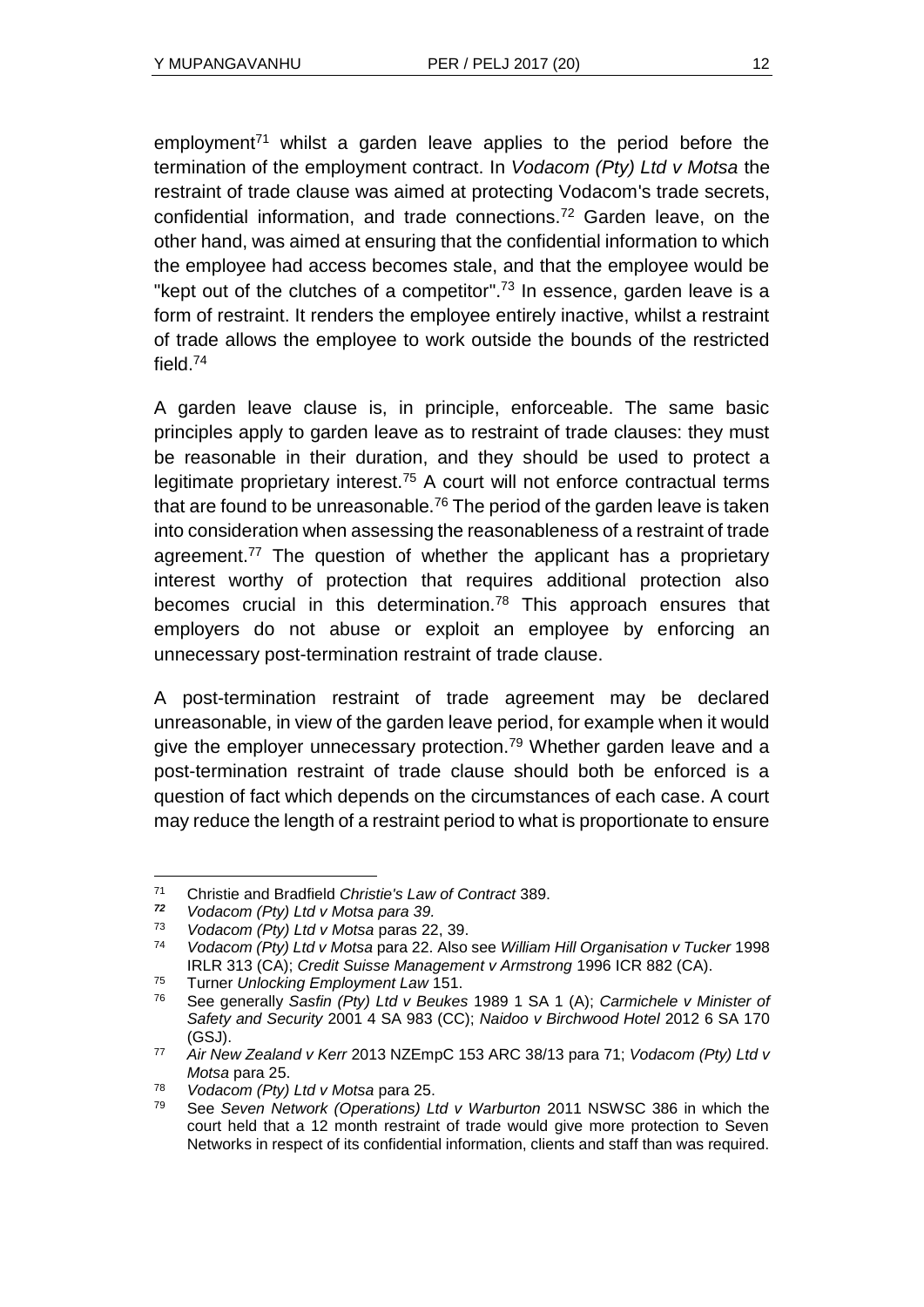that the enforcement of the clause is just, fair and reasonable. $80$  The garden leave clause and restraint of trade clauses must be enforced simultaneously and not independently or sequentially, as this has the potential to prejudice the employee. This approach attempts to balance the interests of the employer and the interests of the employee, which is commendable.

## *4.3 Fairness and reasonableness*

The concept of fairness or "fair dealing" applies to both the employer and the employee. Fairness requires balancing the interests of the employer, on the one hand, with those of the employee, on the other hand. $81$  The weight to be attached to these respective interests depends largely on the circumstances of each case. Ngcobo J in *Barkhuizen v Napier*<sup>82</sup> stated that a court should ask two questions when determining whether the enforcement of a contractual term is fair or not.<sup>83</sup> The first question which a court must ask is whether the clause itself is unreasonable. Secondly, if the clause itself is reasonable, the question should be posed whether the clause should be enforced in the light of the circumstances. $84$  The court in this case was required to assess whether the limitation brought about by the enforcement of the contractual term was fair and reasonable in the circumstances. The majority decided that the facts did not disclose any reason for non-compliance which would render the enforcement of the time limitation clause unjust and unfair. $85$  This interpretation is consistent with the approach of the court in *Vodacom (Pty) Ltd v Motsa.* The court found that a restraint period that effectively spans twelve months was reasonable given the useful life of the information to which Motsa had been exposed.<sup>86</sup>

By taking into account the nature, geographical area, and the duration of the restraint of trade agreement, a court intends to balance the interests of the parties to ensure that the enforcement is fair and reasonable. It follows that reasonableness is an important factor in determining whether a restraint

l <sup>80</sup> Christie and Bradfield *Christie's Law of Contract* 383; *GFI Group Inc v Eaglestone*  1994 IRLR 119 (HC). In *GFI Group Inc* the garden leave clause provided for twenty weeks, but the court granted an injunction for only 13 weeks.

<sup>81</sup> Jagwanth and Kalula *Equality Law* 112-123. S 1 of the *Labour Relations Act* 66 of 1995 states that one of the purposes of the Act is to promote social justice or equity in the workplace.

<sup>82</sup> *Barkhuizen v Napier* 2007 5 SA 323 (CC). This case concerned the fairness of a time limitation clause that limited the right of access to the courts in a short-term insurance contract. However, the principles laid down in it remain relevant in respect of the enforceability of contractual clauses in general.

<sup>83</sup> *Barkhuizen v Napier* 2007 5 SA 323 (CC) para 56.

<sup>84</sup> *Barkhuizen v Napier* 2007 5 SA 323 (CC) paras 56-59.

<sup>85</sup> *Barkhuizen v Napier* 2007 5 SA 323 (CC) para 86.

<sup>86</sup> *Vodacom (Pty) Ltd v Motsa* para 41.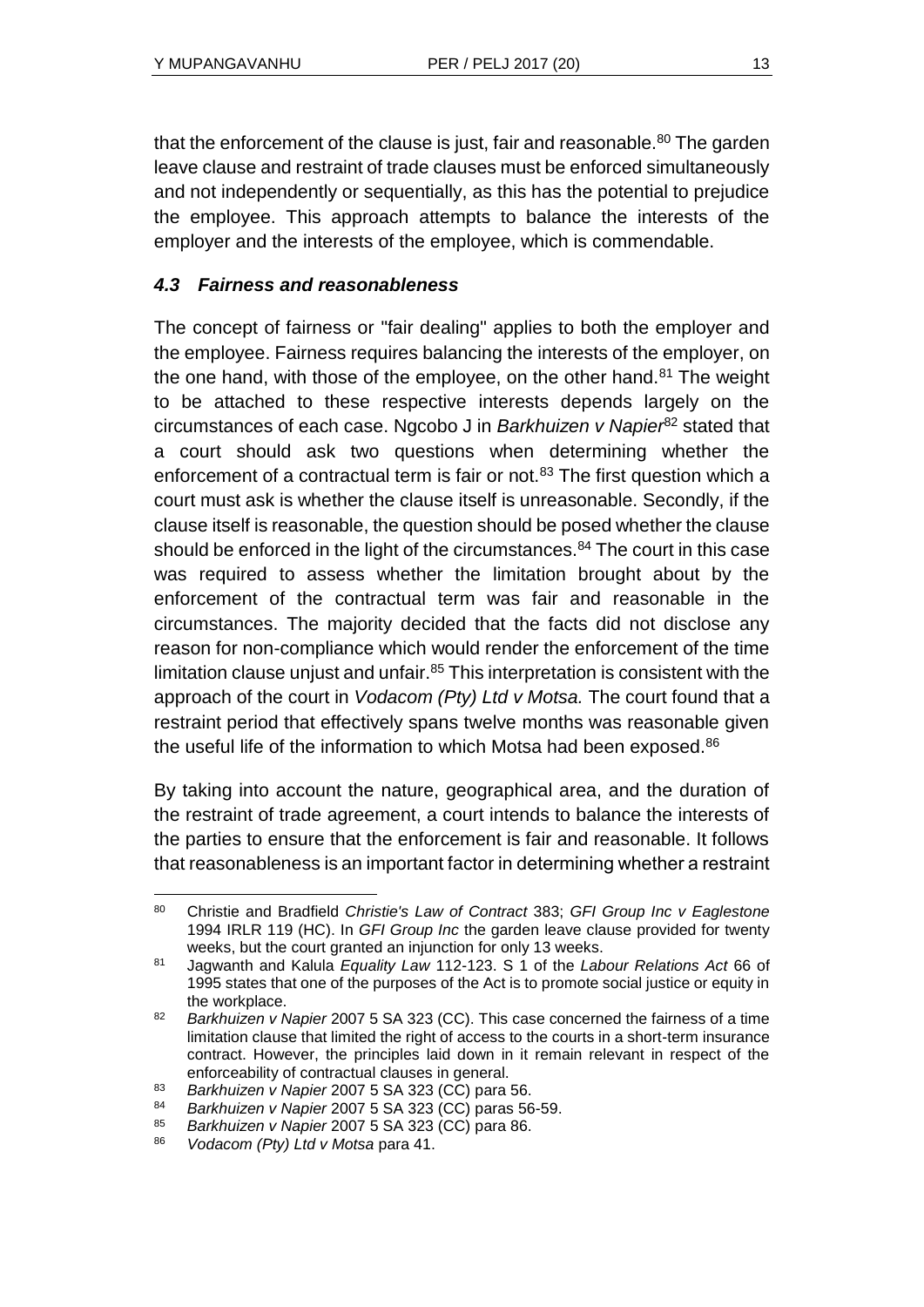of trade agreement should be enforced. Strangely, in *Basson v Chilwan*<sup>87</sup> the court enforced a restraint of trade agreement which applied to the whole of Southern Africa for five years.<sup>88</sup> Both the area and duration appeared to be unreasonable as the Chilwans' Bus Services were, at that time, operating only in South Africa.<sup>89</sup> The clause restrained Basson, who was skilled in the art of building and designing buses, from working for any similar business in the whole area for an extended period. $90$  The court held that, because the geographical ambit of the restraint and the period of its duration had not been placed before it, the court did not need to consider it.<sup>91</sup>

Botha JA and Milne JA, in their dissenting judgement, correctly argued that Basson should not have been faulted for not having proposed a lesser area of restraint as being reasonable. $92$  The judges also held that the Chilwans were in essence seeking to prevent Basson from using his skill and experience, and his innate or acquired abilities, and that a man's skills and abilities are a part of his person, and that he cannot ordinarily be precluded from making use of them by a contract in restraint of trade.<sup>93</sup>

The dissenting judges' conclusion that the Chilwans were "simply bent" on putting Basson's superior skills out of action is to be preferred.<sup>94</sup> This is because the Chilwans did not have a legitimate interest *per se* and they had managed to replace Basson.<sup>95</sup> There was no suggestion that they had experienced any real problems in doing so.<sup>96</sup> The dissenting judges' conclusion that they were not aware of a restraint of trade so oppressive in scope ever having been countenanced by South African courts is valid.<sup>97</sup> This was, in my view, one of the "clearest cases" in which the court should not have shrunk from the duty to declare a contract contrary to public policy on the basis of unreasonableness and unfairness.<sup>98</sup>

Whilst judges play their role of being "neutral umpires",<sup>99</sup> the circumstances in *Basson v Chilwan* required the court to intervene by reducing the duration

l <sup>87</sup> *Basson v Chilwan* 1993 3 SA 742 (A).

<sup>88</sup> *Basson v Chilwan* para 64.

<sup>89</sup> *Basson v Chilwan* para 2.

**Basson v Chilwan paras 13-17.** 

<sup>91</sup> *Basson v Chilwan* para 62.

**Basson v Chilwan dissenting judgment para 11.** 

<sup>93</sup> *Basson v Chilwan* dissenting judgment para 8.

<sup>94</sup> *Basson v Chilwan* dissenting judgment paras 5-6.

<sup>95</sup> *Basson v Chilwan* dissenting judgment paras 5-6.

<sup>96</sup> *Basson v Chilwan* dissenting judgment para 10.

<sup>97</sup> *Basson v Chilwan* dissenting judgment para 10.

<sup>98</sup> *Sasfin (Pty) Ltd v Beukes* 1989 1 SA 1 (A) para 12.

<sup>99</sup> Hutchison and Pretorius *Law of Contract* 23.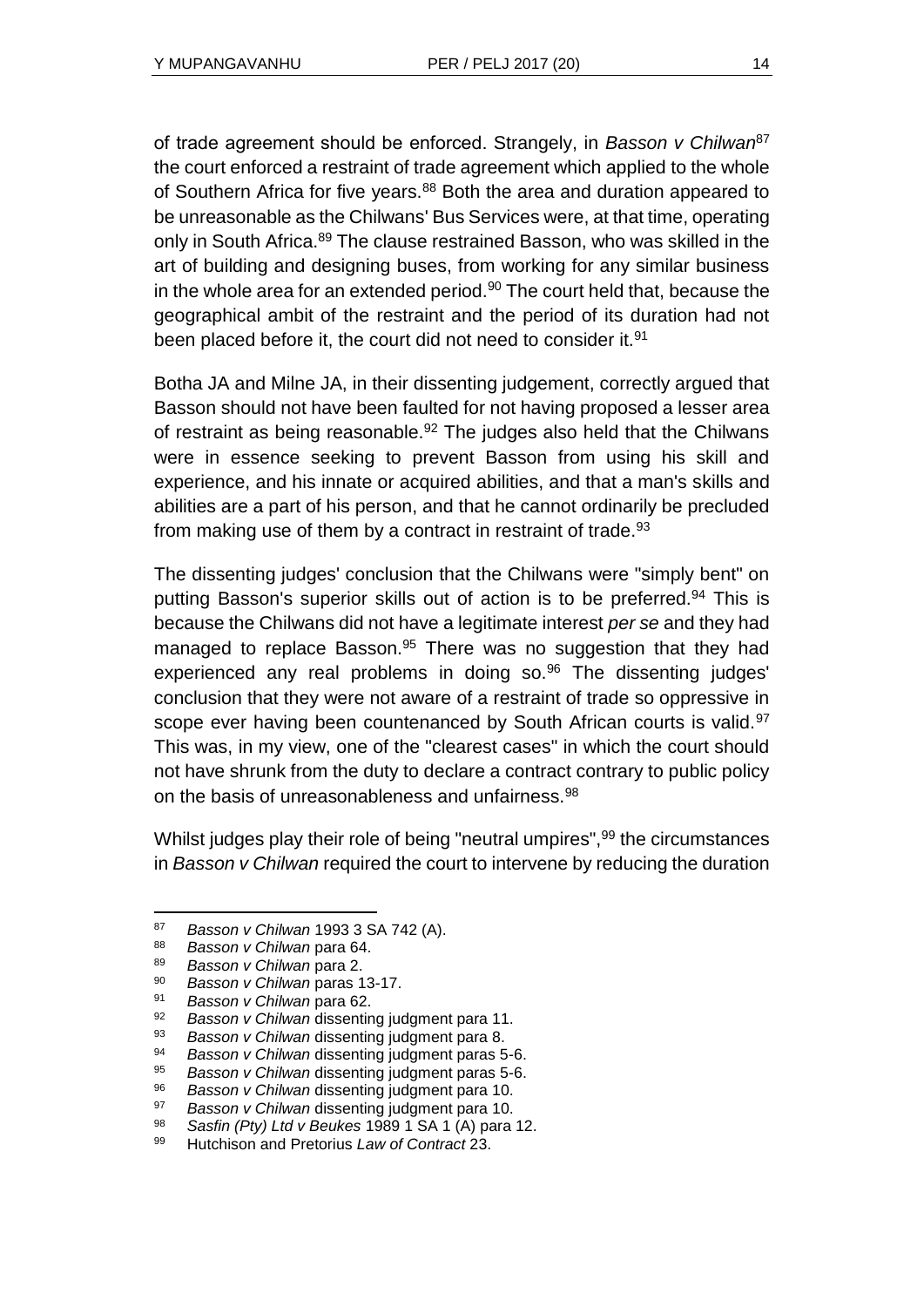and the geographical area relevant to the restraint of trade clause to ensure that there was substantive fairness. The same test would apply when considering the enforceability of garden leave and a post-termination restraint of trade clause. Van Niekerk J did not, however, see the need to reduce the duration of the restraints in *Vodacom (Pty) Ltd v Motsa* as it was reasonable.<sup>100</sup>

It is not sufficient for a court simply to enforce the agreement reached by the parties. This will only ensure procedural rather than substantive fairness in contracts.<sup>101</sup> In *Zero Model Management (Pty) Ltd v Barnard*, <sup>102</sup> which dealt with the enforcement of a restraint of trade, Breitenbach AJ expressed concern about the territory to which the restraint of trade applied. It was held that where the applicant has businesses only in a certain geographical area, the order enforcing the restraint ought to be limited to that area. The area of application was restricted and confined to the Cape Town Metropolitan area since the applicant's business to manage models was concentrated in Cape Town.<sup>103</sup> A restraint which casts the net too wide would be unreasonable. This is the reason why Breitenbach AJ had to reduce the territory. In *Vodacom (Pty) Ltd v Motsa* the restraint of trade agreement should reasonably have applied only to South Africa, Tanzania, DRC, Mozambique, and Lesotho and not to the greater part of Southern Africa and parts of East and West Africa as provided in the employment contract. <sup>104</sup> This is because Vodacom (Pty) Ltd did not require protection in these other countries and imposing a restraint would therefore have been unfair.

Ford J's decision in *Air New Zealand v Kerr*<sup>105</sup> is instructive regarding the enforcement of garden leave and restraint of trade clauses. Ford J found that Air New Zealand had a legitimate interest in its confidential information and that the six month post-termination restraint of trade in Kerr's employment agreement was reasonable.<sup>106</sup> The judge nonetheless decided not to enforce the post-termination restraint because Kerr had already spent the last six months of his employment on garden leave. In Ford J's view, the six months garden leave afforded Air New Zealand sufficient time to protect

<sup>100</sup> *Vodacom (Pty) Ltd v Motsa* para 41.

<sup>101</sup> Hutchison and Pretorius *Law of Contract* 23*.*

<sup>102</sup> *Zero Model Management (Pty) Ltd v Barnard* (25541/2009) 2009 ZAWCHC 232 (18 December 2009).

<sup>103</sup> *Zero Model Management (Pty) Ltd v Barnard* (25541/2009) 2009 ZAWCHC 232 (18 December 2009) paras 50-51, 71.

<sup>104</sup> *Vodacom (Pty) Ltd v Motsa* paras 6, 43.

<sup>105</sup> *Air New Zealand v Kerr* 2013 NZEmpC 153 ARC 38/13.

<sup>106</sup> *Air New Zealand v Kerr* 2013 NZEmpC [153 ARC 38/13](http://www.saflii.org/cgi-bin/LawCite?cit=153%20ARC%2038%2f13) para 89.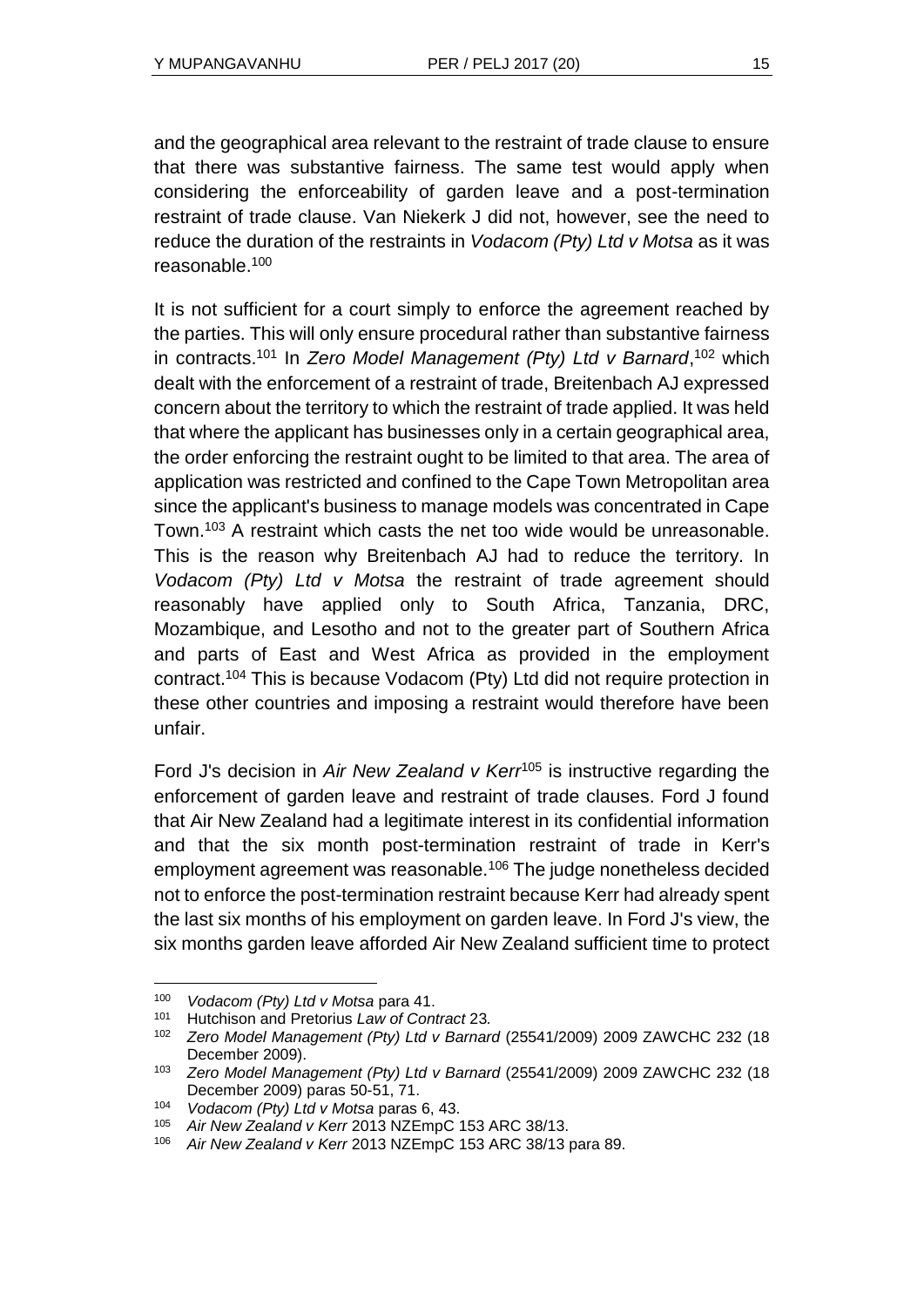its confidential information.<sup>107</sup> Therefore, Air New Zealand was not entitled to additional protection through the enforcement of the post-termination restraint of trade clause, and Kerr was free to start working for Jetstar Airways Limited.

The decision supports the view that employers must be cautious about using garden leave provisions alongside post-termination restraint of trade agreements. An employer will not be entitled to additional protection where garden leave has provided the employer with all the benefits of a posttermination restraint of trade clause. Even if the restraint of trade clause itself is found to be reasonable, it will not be enforced as it will not be fair and just for the employee. Therefore, the employer must have a legitimate protectable interest for a restraint of trade, and/or a garden leave clause to be enforced.

The enforcement of both restraints in *Vodacom (Pty) Ltd* does not set a precedent. There is no guarantee that courts will, in the future, all adopt the same approach when they come across a situation where a contract includes both of these clauses. Where the facts present that the employer's legitimate interest would have been served during the period of garden leave there will be no justification for the further enforcement of a restraint of trade.<sup>108</sup> On the other hand, a court will not set-off the restraint of trade against garden leave when no legal basis exists for doing so.<sup>109</sup> A court has to take into consideration the length and scope of both garden leave and the post-termination restraint of trade clause to prevent the imposition of unnecessary restrictions on former employees. If the period of garden leave and the period of the restraint of trade agreement, when taken together, result in the employee's being commercially inactive for longer than is reasonably necessary, it must result in the period of the restraint of trade agreement being held to be unreasonable.<sup>110</sup> The need to protect the former

<sup>107</sup> *Air New Zealand v Kerr* 2013 NZEmpC [153 ARC 38/13](http://www.saflii.org/cgi-bin/LawCite?cit=153%20ARC%2038%2f13) para 89.

<sup>108</sup> *Seven Network (Operations) Ltd v Warburton* 2011 NSWSC 386; *Air New Zealand v Kerr* 2013 NZEmpC [153 ARC 38/13,](http://www.saflii.org/cgi-bin/LawCite?cit=153%20ARC%2038%2f13) para 89.

<sup>&</sup>lt;sup>109</sup> The restraint of trade can be set off against the garden leave period if an employment contract contains a post-termination restraint clause which expressly makes provision for set off; it needs to be a term of the contract: see an Australian case *Tullet Prebon (Australia) Pty Ltd v Purcell* 2008 NSWSC 852, para 12.

<sup>110</sup> *Seven Network (Operations) Ltd v Warburton* 2011 NSWSC 386; *Air New Zealand v Kerr* 2013 NZEmpC [153 ARC 38/13;](http://www.saflii.org/cgi-bin/LawCite?cit=153%20ARC%2038%2f13) DuMoulin 2016 [http://www.lexology.com/library/detail.aspx?g=8fb6b0ac-7ee2-4f7c-80b5](http://www.lexology.com/library/detail.aspx?g=8fb6b0ac-7ee2-4f7c-80b5-a9b3bc618e20) [a9b3bc618e20.](http://www.lexology.com/library/detail.aspx?g=8fb6b0ac-7ee2-4f7c-80b5-a9b3bc618e20)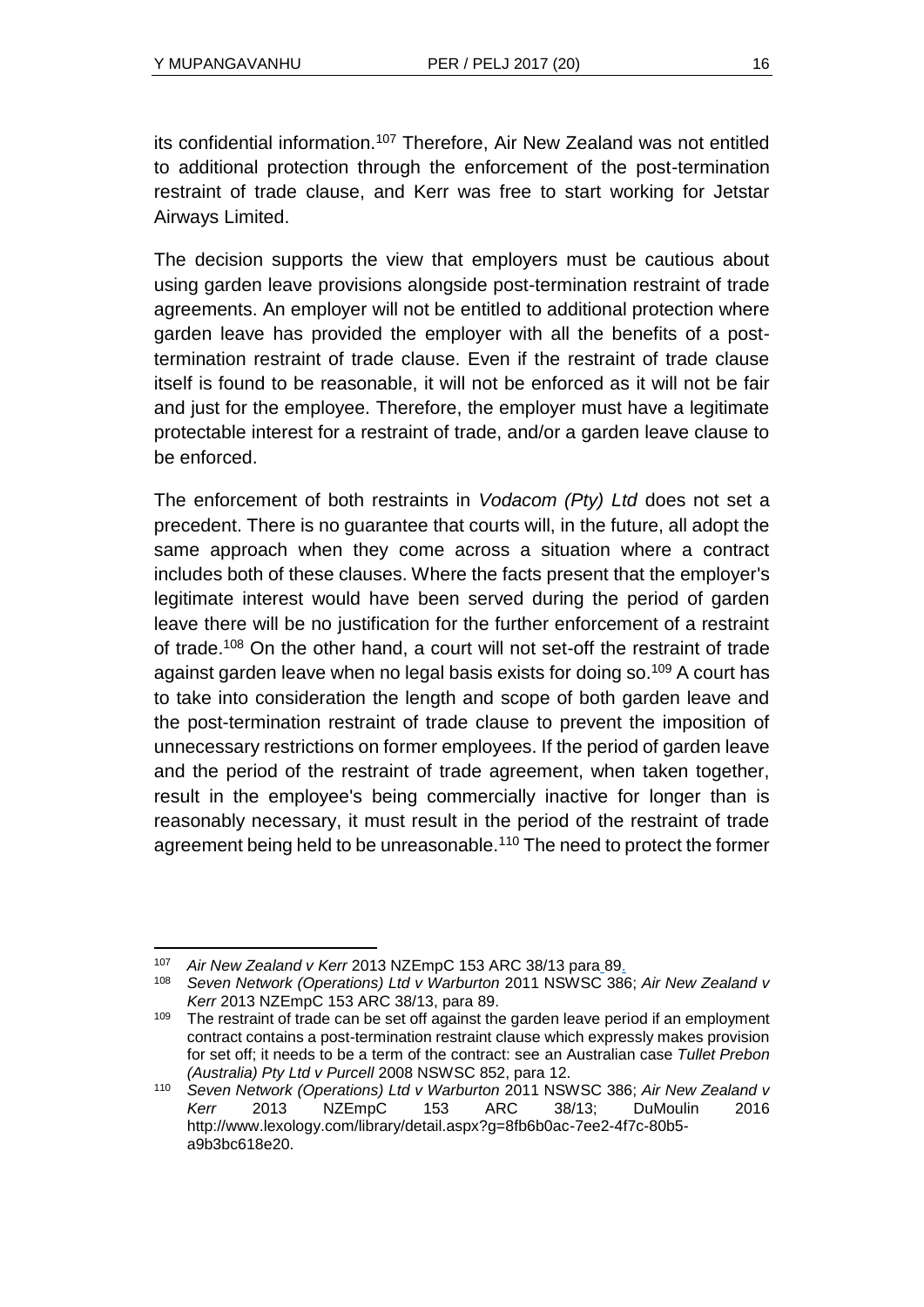employer's interests should be weighed up against the former employee's interest in being active and productive.<sup>111</sup>

The relationship between garden leave and post-termination restraints has been a subject of debate in several jurisdictions. Courts have been called upon to consider the validity of a post-termination restraint of trade clause in the light of garden leave.<sup>112</sup> What is clear from these decisions is that a garden leave and post-termination restraint of trade clauses are valid and enforceable. Both clauses were accordingly enforced in *Vodacom (Pty) Ltd v Motsa*. <sup>113</sup> The enforcement of a garden leave and post-termination restraint of trade clauses must, however, be fair and reasonable, and in accordance with the norms of public policy derived from the transformative *Constitution*. <sup>114</sup> Seemingly, including a garden leave clause in a contract of employment is becoming commonplace.<sup>115</sup> The introduction of the garden leave mechanism and the fact that the Labour Court has deliberated on the issue show that South African courts are keeping up with international trends.

# **5 Concluding remarks**

Garden leave has a direct effect on the enforcement of a post-termination restraint agreement. The two cannot be treated in isolation. Their sequential or simultaneous complete enforcement could be unfair to the employee. This is particularly true if garden leave would suffice to provide the employer with all the benefits of a post-termination restraint of trade clause. In deciding whether to give effect to a post-termination restraint of trade agreement and the extent to which it should apply, a court will consider the reasonableness of the duration and terms of both restraints together. Accordingly, garden leave and post-termination restraint of trade clauses are inextricably intertwined and garden leave must be taken into account.

l <sup>111</sup> *Zero Model Management (Pty) Ltd v Barnard* (25541/2009) 2009 ZAWCHC 232 (18 December 2009) para 58.

<sup>112</sup> *TFS Derivatives Ltd v Morgan* 2004 EWHC 3181 (QB); *Brake Brothers Ltd v Ungless*  2004 EWHC 2799 (QB); *Intercall Conferencing Services Ltd v Steer* 2007 EWHC 519 (QB); *Tullet Prebon (Australia) Pty Ltd v Purcell* 2008 NSWSC 852; *Seven Network (Operations) v Waburton* 2011 NSWSC 386; *Marshment v Sheppard Industries Ltd* 2010 NZEmpC 98.

<sup>113</sup> *Vodacom (Pty) Ltd v Motsa* paras 37-42.

<sup>114</sup> *Zero Model Management (Pty) Ltd v Barnard* (25541/2009) 2009 ZAWCHC 232 (18 December 2009) para 59.

<sup>115</sup> *Brake Brothers Ltd v Ungless* 2004 EWHC 2799 (QB); *Intercall Conferencing Services Ltd v Steer* 2007 EWHC 519 (QB); *Corporate Express Ltd v Day* 2004 EWHC 2943 (QB), *Air New Zealand v Kerr* 2013 NZEmpC [153 ARC 38/13.](http://www.saflii.org/cgi-bin/LawCite?cit=153%20ARC%2038%2f13)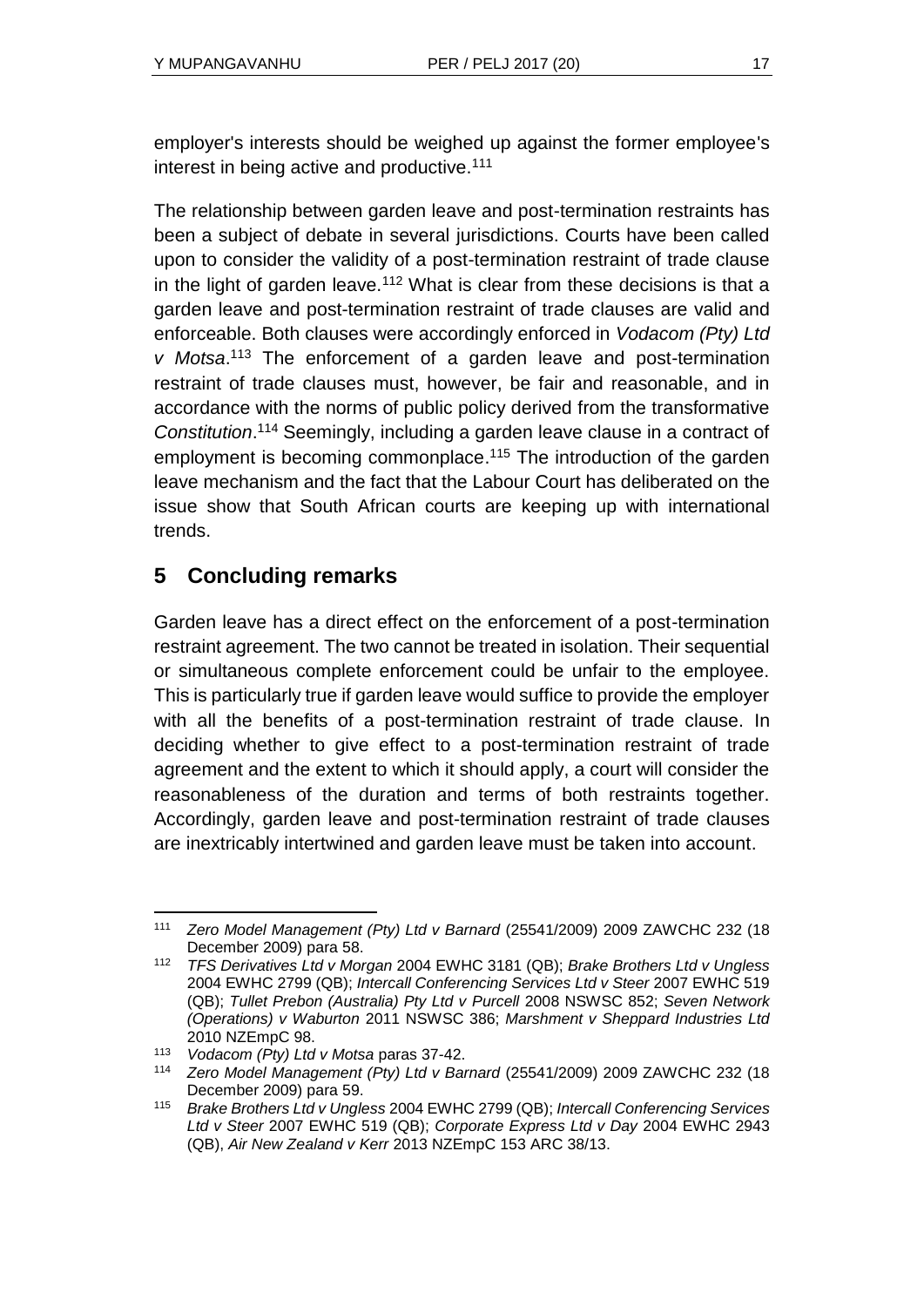By placing an employee on garden leave, an employer may be trading off his or her right to enforce a post-termination restraint of trade clause. The court will not enforce a post-termination restraint which goes beyond what is needed adequately to protect the employer's legitimate interests. The protection afforded to the employer's interest must be proportionate to the employee's interest to remain active and productive. The onus rests on the employer to show that additional protection is necessary after the enforcement of the garden leave clause. Enforcement will be unnecessary, unreasonable and contrary to public policy if there is no need for the further protection of the employer's interests.

# **Bibliography**

## **Literature**

Bhana, Bonthuys and Nortje *Student's Guide* Bhana D, Bonthuys E and Nortje M *Student's Guide to the Law of Contract*  3<sup>rd</sup> ed (Juta Cape Town 2013)

Christie and Bradfield *Christie's Law of Contract* Christie RH and Bradfield G *Christie's The Law of Contract in South Africa* 6<sup>th</sup> ed (LexisNexis Butterworths Durban 2011)

Cohen 1998 *SA Merc LJ*

Cohen T "The Enforceability of Restraint of Trade Provisions within a Wrongfully Terminated Contract of Employment" 1998 *SA Merc LJ* 383-391

Collins, Ewing and McColgan *Labour Law* Collins H, Ewing K and McColgan A *Labour Law* (Cambridge University Press Cambridge 2012)

Dooka 1999 *JBL* Dooka T "The Restraint of Trade Clause" 1999 *JBL* 135-137

Jagwanth and Kalula *Equality Law* Jagwanth S and Kalula E *Equality Law: Reflections from South Africa and Somewhere Else* (Juta Cape Town 2001)

Hutchison and Pretorius *Law of Contract* Hutchison D and Pretorius CJ (eds) The Law of Contract in South Africa 2<sup>nd</sup> ed (Oxford University Press Cape Town 2009)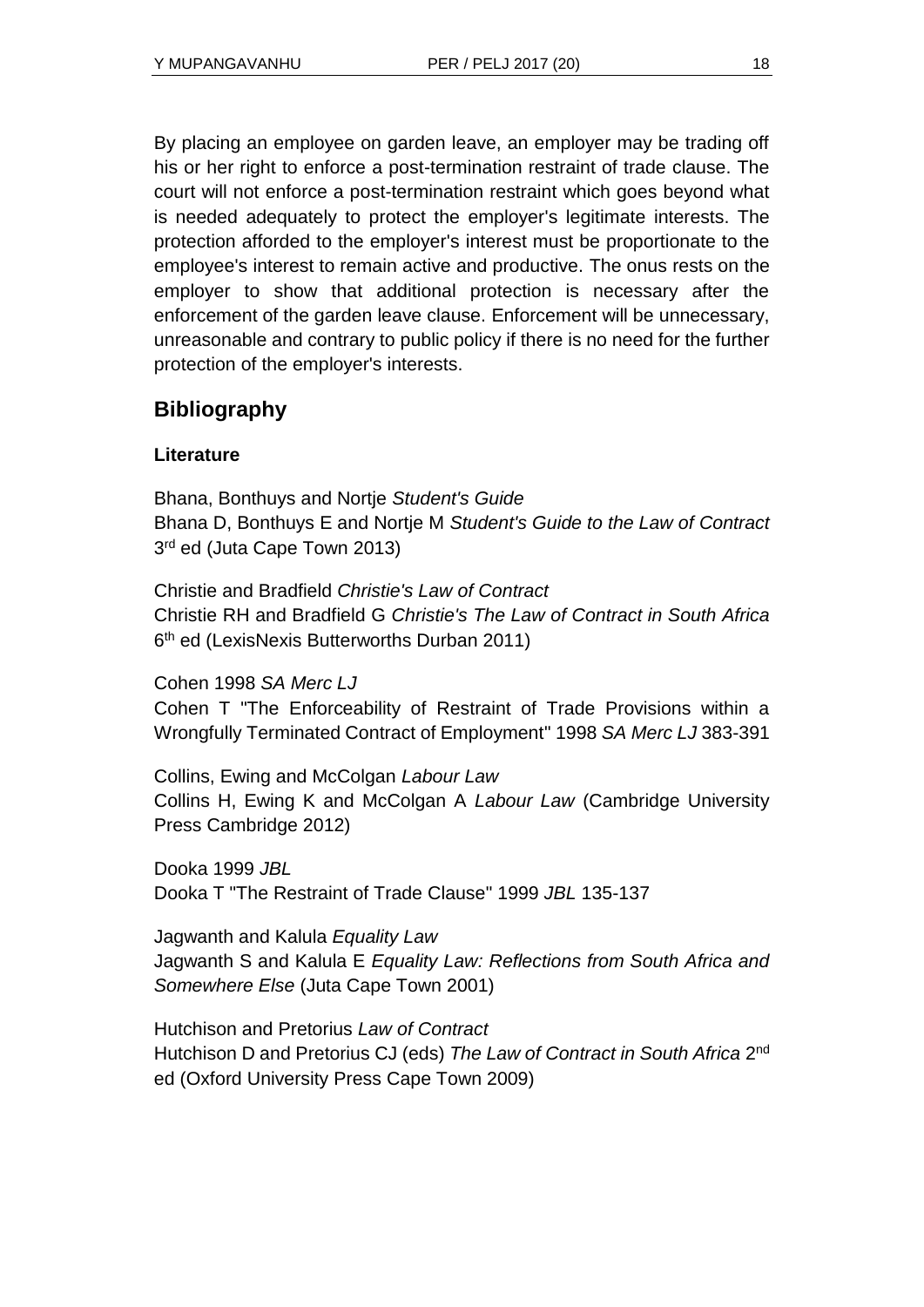Jeffers "Non-Competition and Employment Issues"

Jeffers R "Non-Competition and Employment Issues: England and Wales" in Lagesse P and Norrbom M (eds) *Restrictive Covenants in Employment Contracts and other Mechanisms for Protection of Corporate Confidential Information* (Kluwer Law International Alphen aan den Rijn 2006) ch 4

Kemp 2005 *Stell LR*

Kemp K "The Significance of Consideration Paid for Post-Employment Restraints in England and Germany" 2005 *Stell LR* 257-271

Marson *Beginning Employment Law* Marson J *Beginning Employment Law* (Routledge London 2014)

Neethling 2008 *SA Merc LJ*

Neethling J "The Constitutional Impact on the Burden of Proof in Restraint of Trade Covenants - A Need for Exercising Restraint" 2008 *SA Merc LJ* 89- 94

Turner *Unlocking Employment Law* Turner C *Unlocking Employment Law* (Routledge London 2013)

Van Huyssteen *et al Contract General Principles* Van Huyssteen LF *et al Contract General Principles* 5 th ed (Juta Cape Town 2016)

Van Jaarsveld 2003 *SA Merc LJ*  Van Jaarsveld M "The Validity of a Restraint of Trade Clause in an Employment Contract" 2003 *SA Merc LJ* 326-345

# **Legislation**

*Constitution of the Republic of South Africa,* 1996

*Labour Relations Act* 66 of 1995

## **Case law**

Australia

*Tullet Prebon (Australia) Pty Ltd v Purcell* 2008 NSWSC 852

*Seven Network (Operations) Ltd v Warburton* 2011 NSWSC 386

New Zealand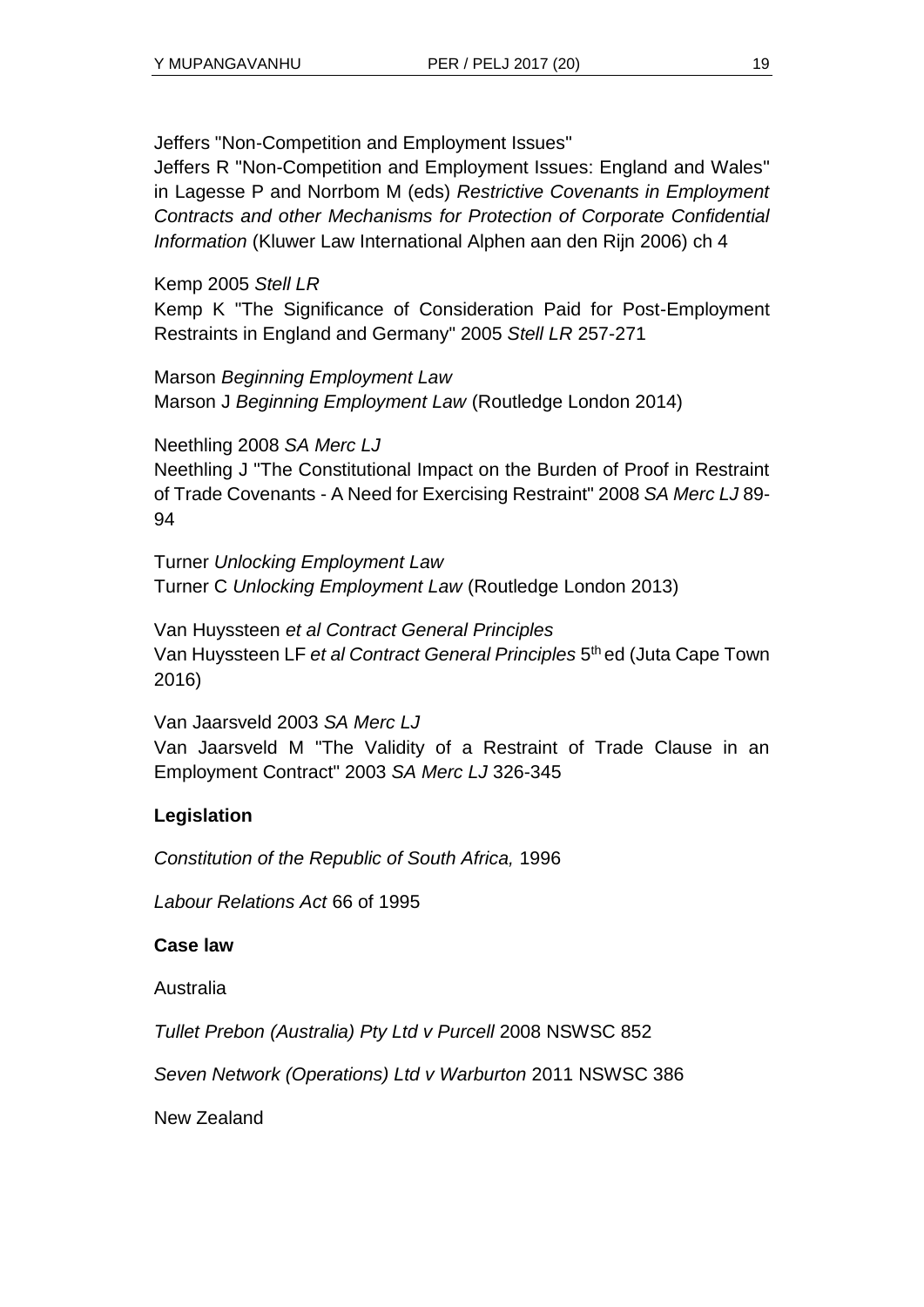*Air New Zealand v Kerr* 2013 NZEmpC 153 ARC 38/13

*Marshment v Sheppard Industries Ltd* 2010 NZEmpC 98

South Africa

*Advtech Resourcing (Pty) Ltd t/a Communicate Personnel v Kuhn* 2008 2 SA 375 (C)

*Barkhuizen v Napier* 2007 5 SA 323 (CC)

*Basson v Chilwan* 1993 3 SA 742 (A)

*Bredenkamp v Standard Bank of South Africa* 2010 4 SA 468 (SCA)

*Brisley v Drotsky* 2002 4 SA 1 (SCA)

*Carmichele v Minister of Safety and Security* 2001 4 SA 983 (CC)

*Den Braven v Pillay* 2008 6 SA 229 (D)

*Drewtons (Pty) Ltd v Calie* 1981 4 SA 305 (C)

*Magna Alloys and Research (SA) (Pty) Ltd v Ellis* 1984 4 SA 874 (A)

*Naidoo v Birchwood Hotel* 2012 6 SA 170 (GSJ)

*New Reclamation Group (Pty) Ltd v Davies* (17200/2013) 2014 ZAGPJHC 63 (20 March 2014)

*New Reclamation Group (Pty) Ltd v Davies* (A5033/2014) 2015 ZAGPJHC 7 (30 January 2015)

*NRG Office Solutions (Pty) Ltd v Alexander* (686/2015) 2016 ZAECGHC 14 (1 March 2016)

*Price Waterhouse Coopers Inc v National Potato Co-operative Ltd* 2004 6 SA 66 (SCA)

*Reddy v Siemens Telecommunication (Pty) Ltd* 2007 2 SA 486 (SCA)

*Reeves v Marfield Insurance Brokers (Pty) Ltd* 1996 3 SA 766 (SCA)

*Roffey v Catterall, Edwards and Goudre (Pty) Ltd* 1977 4 SA 494 (N)

*Sasfin (Pty) Ltd v Beukes* 1989 1 SA 1 (A)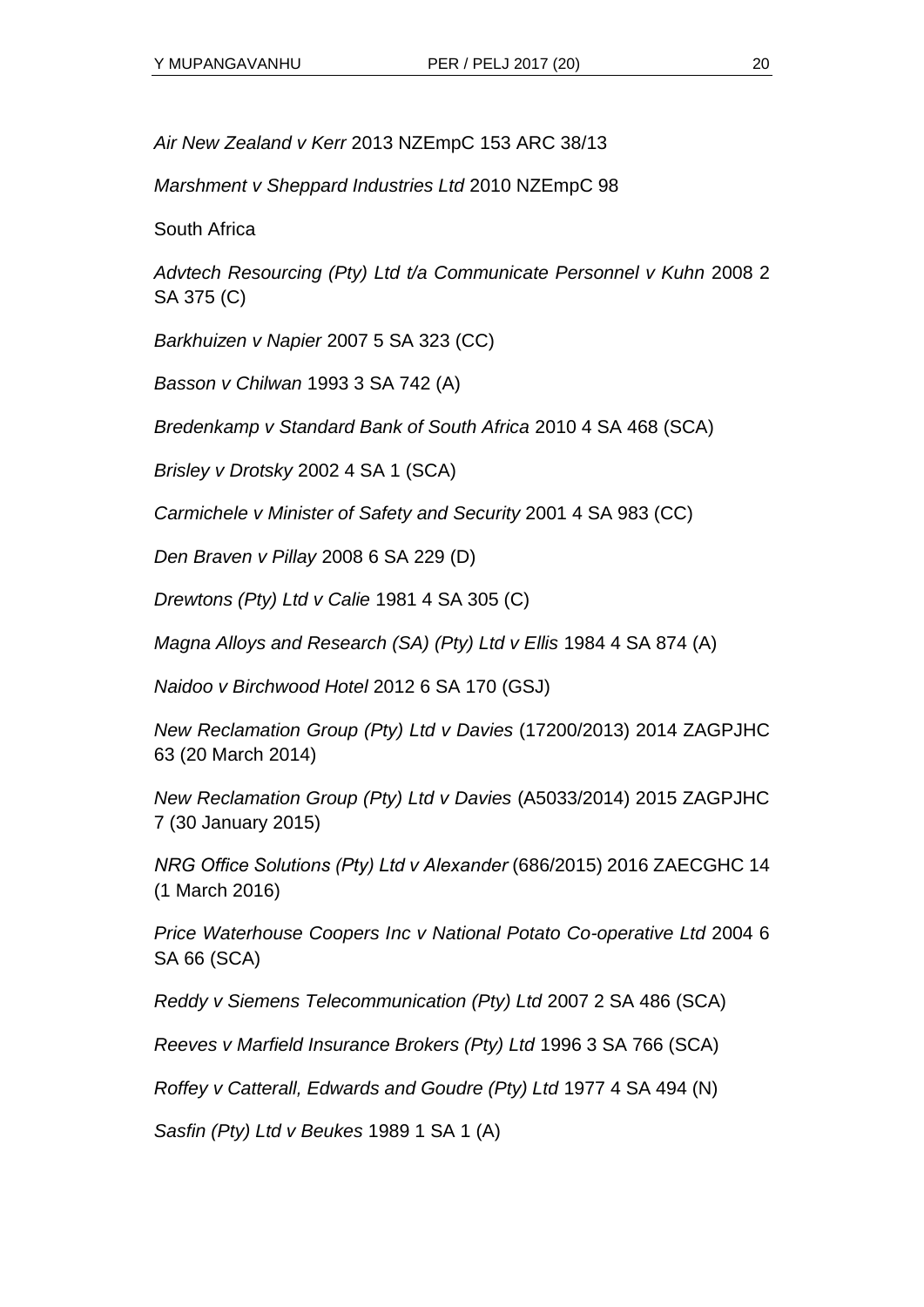*Sunshine Records (Pty) Ltd v Frohling* 1990 4 SA 782 (A)

*Super Group Trading (Pty) Ltd v Naidoo* (12726/2014) 2015 ZAKZDHC 64 (25 August 2015)

*Turner Morris (Pty) Ltd v Riddell* 1996 4 SA 397 (E)

*Vodacom (Pty) Ltd v Motsa* 2016 3 SA 116 (LC)

*Wells v South African Aluminate Company* 1927 AD 69

*Zero Model Management (Pty) Ltd v Barnard* (25541/2009) 2009 ZAWCHC 232 (18 December 2009)

United Kingdom

*Beckett Investment Management Group Ltd v Hall* 2007 IRLR 793

*Brake Brothers Ltd v Ungless* 2004 EWHC 2799 (QB)

*Corporate Express Ltd v Day* 2004 EWHC 2943 (QB)

*Credit Suisse Management v Armstrong* 1996 ICR 882 (CA)

*Fitch v Dewes* 1921 2 AC 158

*GFI Group Inc v Eaglestone* 1994 IRLR 119 (HC)

*Intercall Conferencing Services Ltd v Steer* 2007 EWHC 519 (QB)

*Mason v Provident Clothing Co* 1913 All ER 400

*Printing and Numerical Registering Company v Sampson* 1875 19 Eq 462

*TFS Derivatives Ltd v Morgan* 2004 EWHC 3181 (QB)

*William Hill Organisation v Tucker* 1998 IRLR 313 (CA)

## **Internet sources**

DuMoulin 2016 http://www.lexology.com/library/detail.aspx?g=8fb6b0ac-7ee2-4f7c-80b5-a9b3bc618e20

DuMoulin M 2016 *Garden Leave and Restraint of Trade Agreements - Can Garden Leave be an Effective Substitute for a Restraint Undertakings or can it Cause the Restraint Undertaking to be Unenforceable?*